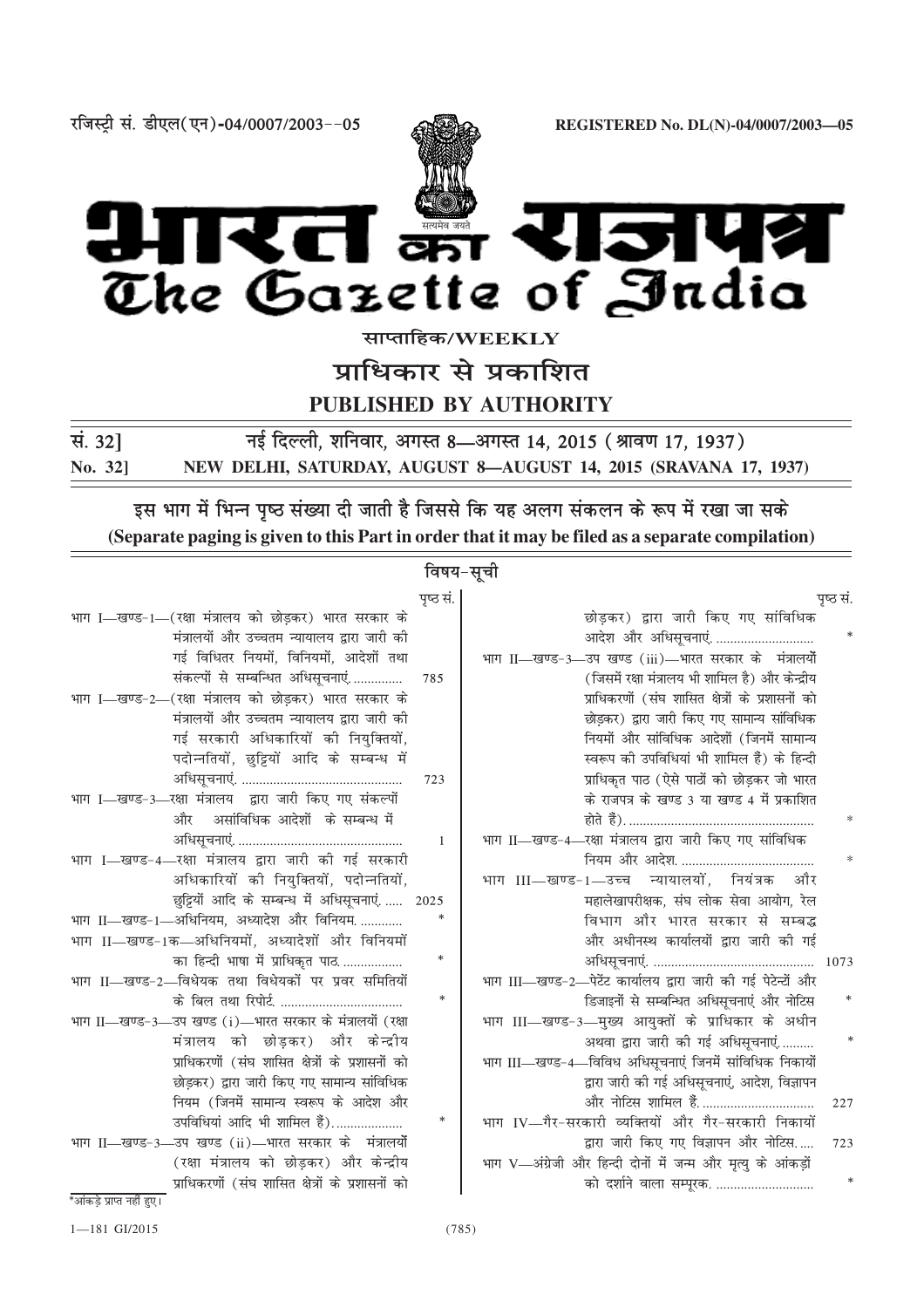# **CONTENTS**

## Page No.

| PART I-SECTION 1-Notifications relating to Non-        |        |
|--------------------------------------------------------|--------|
| Statutory Rules, Regulations, Orders and               |        |
| Resolutions issued by the Ministries of the            |        |
| Government of India (other than the                    |        |
| Ministry of Defence) and by the Supreme                |        |
|                                                        | 785    |
| PART I-SECTION 2-Notifications regarding               |        |
| Appointments, Promotions, Leave etc. of                |        |
| Government Officers issued by the                      |        |
| Ministries of the Government of India                  |        |
| (other than the Ministry of Defence) and by            |        |
|                                                        | 723    |
| PART I—SECTION 3—Notifications relating to resolutions |        |
| and Non-Statutory Orders issued by the                 |        |
|                                                        | 1      |
| PART I-SECTION 4-Notifications regarding               |        |
| Appointments, Promotions, Leave etc. of                |        |
| Government Officers issued by the Ministry             |        |
|                                                        |        |
|                                                        | 2025   |
| PART II—SECTION 1—Acts, Ordinances and Regulations     | $\ast$ |
| PART II-SECTION 1A-Authoritative texts in Hindi        |        |
| language, of Acts, Ordinances and                      |        |
|                                                        | $\ast$ |
| PART II-SECTION 2-Bills and Reports of the Select      |        |
|                                                        | $\ast$ |
| PART II-SECTION 3-SUB-SECTION (i)-General              |        |
| Statutory Rules (including Orders, Bye-                |        |
| laws, etc. of general character) issued by the         |        |
| Ministry of the Government of India (other             |        |
| than the Ministry of Defence) and by the               |        |
| Central Authorities (other than the                    |        |
| Administration of Union Territories)                   | $\ast$ |
| PART II-SECTION 3-SUB-SECTION (ii)-Statutory           |        |
| Orders and Notifications issued by the                 |        |
| Ministries of the Government of India                  |        |

# Page No.

| *      | by the Central Authorities (other than the<br>Administration of Union Territories)                                                                                                                                                                                                                                                                                                                                                             |
|--------|------------------------------------------------------------------------------------------------------------------------------------------------------------------------------------------------------------------------------------------------------------------------------------------------------------------------------------------------------------------------------------------------------------------------------------------------|
| $\ast$ | PART II-SECTION 3-SUB-SECTION (iii)-Authoritative<br>texts in Hindi (other than such texts,<br>published in Section 3 or Section 4 of the<br>Gazette of India) of General Statutory Rules<br>& Statutory Orders (including Bye-laws of<br>a general character) issued by the<br>Ministries of the Government of India<br>(including the Ministry of Defence) and by<br>Central Authorities (other than<br>Administration of Union Territories) |
| *      | PART II-SECTION 4-Statutory Rules and Orders<br>issued by the Ministry of Defence                                                                                                                                                                                                                                                                                                                                                              |
| 1073   | PART III—SECTION 1—Notifications issued by the High<br>Courts, the Comptroller and Auditor<br>General, Union Public Service Commission,<br>the Indian Government Railways and by<br>Attached and Subordinate Offices of the                                                                                                                                                                                                                    |
| $\ast$ | PART III—SECTION 2—Notifications and Notices issued<br>by the Patent Office, relating to Patents                                                                                                                                                                                                                                                                                                                                               |
| $\ast$ | PART III—SECTION 3—Notifications issued by or under<br>the authority of Chief Commissioners                                                                                                                                                                                                                                                                                                                                                    |
|        | <b>PART III—SECTION 4—MisScellaneous Notifications</b><br>including Notifications, Orders,<br>Advertisements and Notices issued by                                                                                                                                                                                                                                                                                                             |
| 227    | PART IV—Advertisements and Notices issued by Private                                                                                                                                                                                                                                                                                                                                                                                           |
| 723    | Individuals and Private Bodies                                                                                                                                                                                                                                                                                                                                                                                                                 |
|        | PART V—Supplement showing Statistics of Births and<br>Deaths etc. both in English and Hindi                                                                                                                                                                                                                                                                                                                                                    |
| ∗      |                                                                                                                                                                                                                                                                                                                                                                                                                                                |

<sup>\*</sup>Folios not received.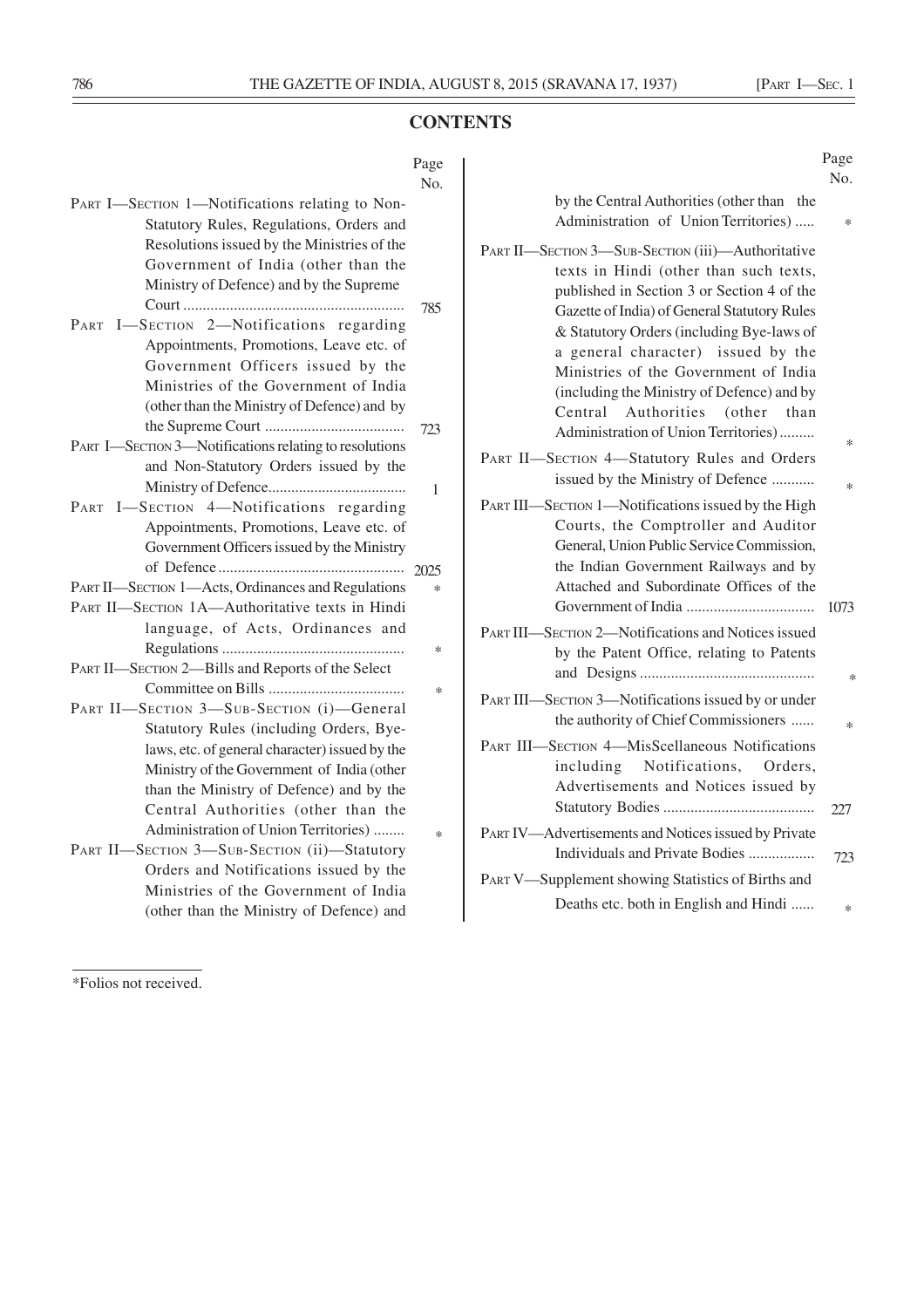# **Hkkx I** — **[k.M 1**

# **[PART I—SECTION 1]**

 $\bm{\mathsf{r}}$ ( रक्षा मंत्रालय को छोड़कर) भारत सरकार के मंत्रालयों और उच्चतम न्यायालय द्वारा जारी की

गई विधितर नियमों, विनियमों, आदेशों तथा संकल्पों से संबंधित अधिसूचनाएं]

**[Notifications relating to Non-Statutory Rules, Regulations, Orders and Resolutions issued by the Ministries of the Government of India (other than the Ministry of Defence) and by the Supreme Court]** 

# **——————**  कृषि मंत्रालय

(कृषि एवं सहकारिता विभाग)

#### नई दिल्ली, दिनांक 6 जुलाई 2015

.सं. 8—217 / 2004—पीपी.I (भाग)—–भारत सरकार, कृषि मंत्रालय, कृषि एवं सहकारिता विभाग अधिसूचना सं. 8—97 / 91—पीपी.I दिनांक 26.11.1993 के आंशिक संशोधनों में समय समय पर किए गए संशोधन के रूप में एतद्द्वारा यह सामान्य सूचना दी जाती है कि निम्नलिखित प्रविष्टियां सम्बद्ध उल्लेख करते हुए प्रमुखों का अधिकारियों में पदनाम द्वारा जो अन्य देशों की संरकार को निर्यात के उद्देश्य से पौधों या पौध सामग्रियों के संबंध में जांच करने, धुमन करने या निष्क्रिय करने और पादप स्वच्छता प्रमाण पत्र देने के लिए प्राधिकृत किए गए हैं, जोड़कर या प्रतिस्थापन के द्वारा शामिल की जाएंगी :

- 1. केंद्रीय सरकार
	- (XIii) प्रभारी अधिकारी, पौध संगरोध केंद्र, अहमदाबाद, (गुजरात) [कोड सं. 'सी' (पीपीक्यू एस) 1 (42)]
	- (XIiii) प्रभारी अधिकारी, पौध संगरोध केंद्र, कालीकट, (केरल) [कोड सं. 'सी' (पीपीक्यू एस) 1 (43)]
	- (XIiv) प्रभारी अधिकारी, पौध संगरोध केंद्र, कोयंबटूर, (तमिलनाडु) [कोड सं. 'सी' (पीपीक्यू एस) 1 (44)]
	- $(XIv)$  प्रभारी अधिकारी, पौध सगरोध केंद्र, हल्दिया, (पश्चिम बंगाल) [कोड सं. 'सी' (पीपीक्यू एस) 1 (45)]
	- $(XIvi)$  प्रभारी अधिकारी, पौध संगरोध केंद्र, जेएनपीटी, मुंबई (महाराष्ट्र) [कोड सं. 'सी' (पीपीक्यु एस) 1 (46)]
	- (XIvii) प्रभारी अधिकारी, पौध संगरोध केंद्र, कृष्णापट्टनम, (आंध्र प्रदेश) [कोड स. 'सी' (पीपीक्यू एस) 1 (47)]
	- (XIviii) प्रभारी अधिकारी, पौध संगरोध केंद्र, आईसीडी, तुगलकाबाद (नई दिल्ली) [कोड सं. 'सी' (पीपीक्यू एस) 1 (48)]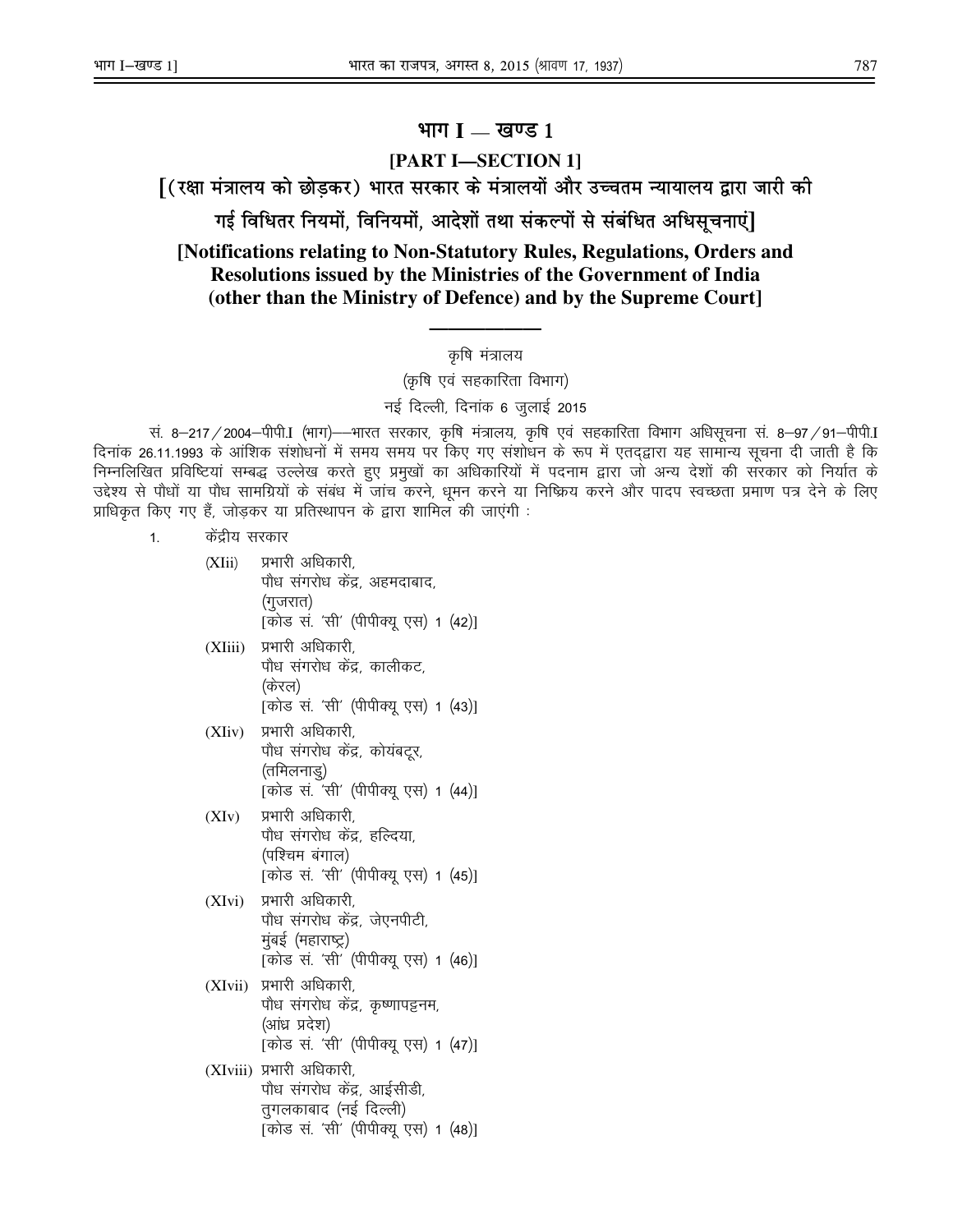$(XIix)$  प्रभारी अधिकारी. पौध संगरोध केंद्र. मोरेह. (इम्फाल) [कोड सं. 'सी' (पीपीक्यु एस) 1 (49)]

> उत्पल कुमार सिंह संयुक्त सचिव

नोट : मूल अधिसूचना कृषि एवं सहकारिता विभाग द्वारा दिनांक 26.11.1993 के 8–97/91–पीपी.I के तहत जारी की गई थी तथा बाद में इसे दिनांक 25.11.97 की अधिसूचना संख्या 8–97/91–पीपी.I, दिनांक 30.09.1999 की अधिसूचना संख्या 8–70/98–पीपी.I, दिनांक 06.11.2001 की अधिसूचना संख्या, 8–86 / 2000–पीपी.I, दिनांक 06.05.2002 की अधिसूचना संख्या 8–86 / 2000–पीपी.I, दिनांक 30.05.2002 की अधिसूचना संख्या 8–86/2000–पीपी.I, दिनांक 7.6.2004 की अधिसूचना संख्या 8–33/2003–पीपी.I, दिनांक 11.05.05 की अधिसूचना संख्या 8-217 / 2004-पीपी.I (पार्ट), दिनाक 20.06.05 की अधिसूचना संख्या 8-217 / 2004-पीपी.I (पार्ट), दिनांक 08.12.05 की अधिसूचना संख्या 8–217 / 2004–पीपी.I (पार्ट), दिनांक 9.1.06 की अधिसूचना संख्या 8–217 / 2004–पीपी.I  $(412)$ , दिनांक 26 दिसंबर, 2011 की अधिसूचना संख्या0 8-217 / 2004-पीपी.I (पार्ट) तथा दिनांक 30 जनवरी, 2013 की अधिसूचना संख्या 8-217 / 2004-पीपी.I (पार्ट) के तहत संशोधित किया गया।

## <mark>कौशल विकास और उद्यमशीलता मंत्रालय</mark>

## <mark>'नई दिल्ली—110001, दिनाक 15 जुलाई 2015</mark>

सं. एच–22011/2/2014–एसडीई–I––भिन्न–भिन्न केंद्रीय मंत्रालयों/विभागों द्वारा विभिन्न कौशल विकास स्कीमों के कार्यान्वयन में एकरूपता और मानकीकरण लाने के लिए भारत सरकार ने सामान्य मानदण्डों को अद्यतन और उपयुक्त रूप से संशोधित करने के लिए शीर्ष निकाय के रूप में सामान्य मानदण्ड समिति के गठन का अनुमोदन कर दिया है। इसका गठन निम्न प्रकार है:

- $i.$  and  $\vec{r}$  and  $\vec{r}$  depends on the star matrice of  $i$  m  $\vec{r}$
- ii. महानिदेशक, राष्ट्रीय कौशल विकास एजेंसी (ए.एस.डी.ए.) सदस्य
- iii. एम.डी. और सी.ई.ओ., राष्ट्रीय कौशल विकास निगम (एन.एस.डी.सी.) सदस्य
- <u>i</u>v. व्यय विभाग, वित्त मंत्रालय के प्रतिनिधि, जो संयुक्त सचिव के स्तर से कम के न हों सदस्य
- v. व्होशल विकास कार्यक्रमों में लगे तीन मंत्रालयों के प्रतिनिधि, जो संयुक्त सचिव के स्तर से कम के न हों सदस्य
- vi. तीन राज्यों (रोटेशनल आधार पर) में कौशल विकास कार्यक्रम / मिशन के प्रभारी प्रमुख सचिव सदस्य
- vii. l a; संयुक्त सचिव, कौशल विकास और उद्यमशीलता मंत्रालय सदस्य सचिव
- 2. यह समिति प्रशिक्षण प्रदाताओं, भारतीय लागत लेखा संस्थान (आई.सी.ए.आई.) और ऐसे अन्य विशेषज्ञों तथा स्वामित्वधारकों (स्टेकहोल्डर), जैसा वह अपने कार्यों के निर्वहन में आवश्यक समझे, को आमंत्रित करेगी।
- 3. सामान्य मानदण्ड समिति के विचारणीय विषय निम्न प्रकार होंगे :–
	- (i) विभिन्न कौशल विकास स्कीमों के कार्यकरण का एकीकरण और उनमें एकरूपता और मानकीकरण लाना।
	- (ii)  $\qquad$  कौशल विकास कार्यक्रमों के लिए प्रशिक्षण लागत की समीक्षा करना / संशोधित करना।
	- (iii) anेशल विकास कार्यक्रमों के लिए वित्तपोषण मानदण्डों की समीक्षा करना / संशोधित करना |
	- (iv)  $\qquad$  प्रशिक्षण लागत के लिए पाठ्यक्रमों  $\!/\dot{\xi}$ डों के श्रेणीकरण की समीक्षा करना  $\!$  संशोधित करना |
	- (v) किसी एजेंसी को नाम निर्दिष्ट करना और उस एजेंसी के माध्यम से राष्ट्रीय स्तर पर प्रशिक्षण प्रदाताओं /मूल्यांककों के पैनल बनाने की प्रक्रिया को अनुमोदित करना तथा राज्य सरकार द्वारा अपनाई गई प्रक्रिया को उसी एजेंसी के माध्यम से विधिमान्य करना।
- 4. इस समिति को अनुबंध—I पर दी गई अधिसूचना की अनुसूचियों को आशोधित/संशोधित करने की शक्तियां प्राप्त होंगी।
- 5. यह समिति वर्ष में एक बार बैठक करेगी अथवा किसी मंत्रालय/विभाग/अन्य स्वामित्वधारकों के अनुरोध पर कभी भी बैठक कर सकती है। परंतु सामन्य मानदंड समिति की किन्हीं दो समीक्षा बैठकों के बीच न्यूनतम 6 महीने का अंतर होगा। अपनी पहली बैठक में सामान्य मानदण्ड समिति एक दस्तावेज तैयार करेगी जिसमें यह निर्दिष्ट होगा कि समिति द्वारा समीक्षा, निगरानी और समायोजन किस प्रकार किया जाएगा और समीक्षा /मूल्यांकन में गुणवत्तापरक तथा मात्रापरक दोनों रूपों में क्या कवर किया जाएगा।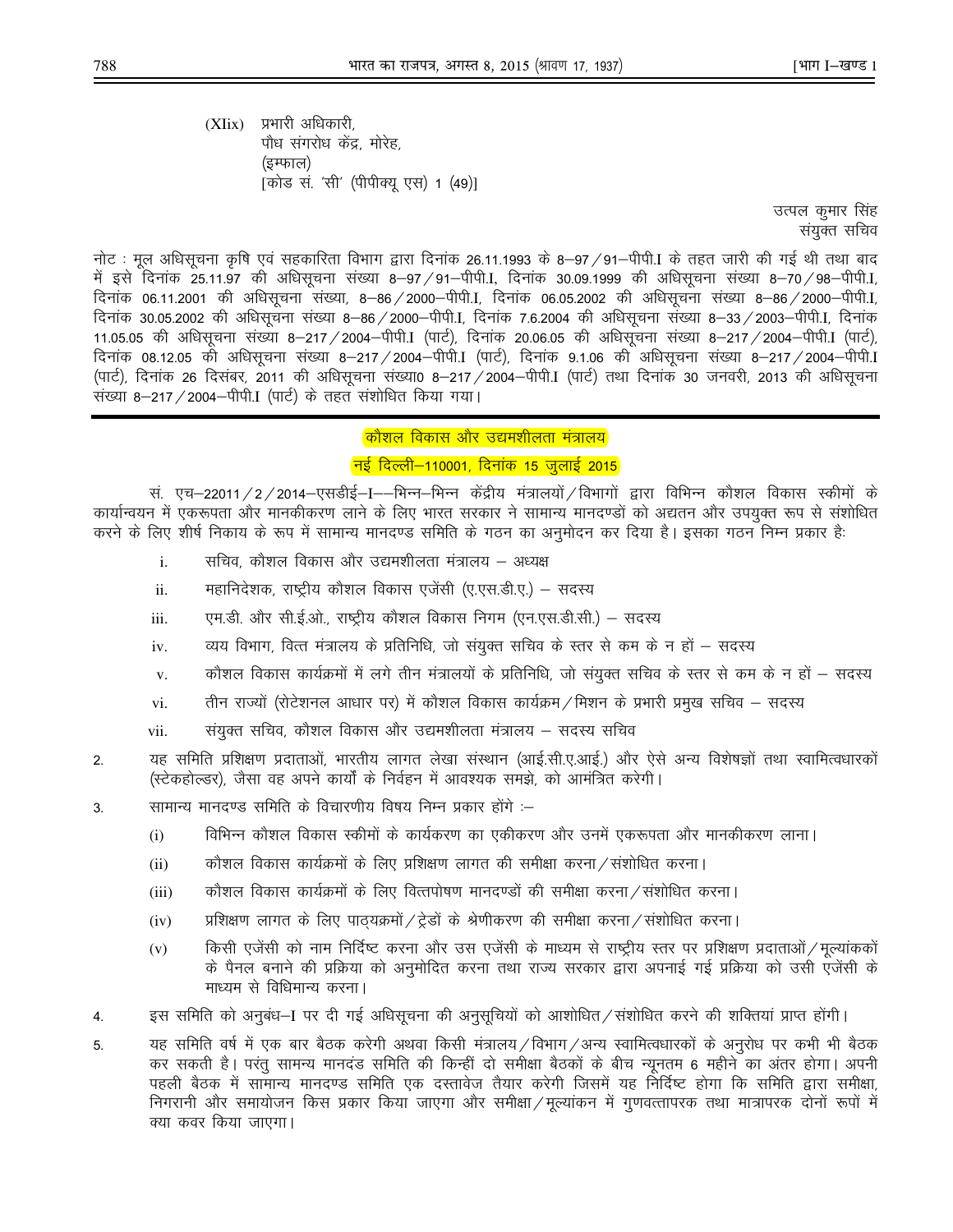- विस्तारः उपर्युक्त 'सामान्य मानदंड', विभिन्न मंत्रालयों / विभागों के जरिए कार्यान्वित की जा रही भारत सरकार की कौशल 6. विकास स्कीमों पर लागू होंगे। राज्य सरकारों से भी यह अपेक्षा है कि वे अपनी कौशल विकास स्कीमों को सामान्य मानदंडो के साथ अनुरूपण करें ताकि एकरूपता लाई जा सके और मानकीकरण किया जा सके।
- इस अधिसूचना के उपबंध, अधिसूचना की तारीख से प्रवृत्त होंगे। सभी चल रही वर्तमान परियोजनाएं विद्यमान स्कीमों के 7. अनुसार पूरी की जाएंगी और प्रत्येक नया बैच प्रत्येक स्कीम में नए मानदंड में परिवर्तित हो जाएगा तथा पूर्ण परिवर्तन 1 अप्रैल, 2016 से प्रभावी होगा।
- बैठक आयोजित किए जाने के आधार पर नियमानुसार ग्राह्य टी.ए. / डी.ए., बैठक शुल्क, कौशल विकास और उद्यमशीलता 8. मंत्रालय के बजट प्रावधान से किया जाएगा। भारत सरकार द्वारा कार्यान्वित की जा रही कौशल विकास स्कीमों के लिए सामान्य मानदण्ड निम्न प्रकार एतदृद्वारा अधिसूचित किए जाते हैं।

अनुबंध–I

कौशल विकास  $1.$ 

> किसी सरकारी स्कीम के प्रयोजन के लिए कौशल विकास की परिभाषा है कि किसी विशिष्ट क्षेत्र संबंधी मांग जो कौशल प्रशिक्षण कार्यकलाप पर आधारित हो और उससे रोजगार मिले अथवा कोई परिणामोन्मूख कार्यकलाप जो किसी प्रतिभागी को ऐसा कौशल प्राप्त करने में समर्थ बनाए जो किसी स्वतंत्र तृतीय पक्ष एजेंसी द्वारा विधिवत मूल्यांकित और प्रमाणित हो और जो उसे मजदूरी ⁄ स्व—रोजगार प्राप्त करवाने में समर्थ बनाए जिससे उसके ⁄ उसकी आय में वृद्धि हो, और ⁄ अथवा कार्य की बेहतर स्थितियां बने, जैसे अनौपचारिक कौशल के लिए औपचारिक प्रमाणन प्राप्त करना, और ⁄ अथवा अनौपचारिक से औपचारिक क्षेत्र के जॉब में जाना अथवा उच्च शिक्षा ⁄ प्रशिक्षण प्राप्त करने संबंधी कदम उठाना और ये नीचे दी गई श्रेणियों में आएंगे :

- जॉब मार्केट में नई भर्ती वालों के लिए प्रशिक्षण अवधि, किसी अन्य संविधि द्वारा निर्धारित किए गए के सिवाए  $(i)$ न्यूनतम 200 घण्टे की होगी (प्रायोगिक और / या आन द जॉब ट्रेनिंग सहित)।
- पहले से ही कार्य (आक्युपेशन) में लगे व्यक्तियों के पनर्कोशलीकरण अथवा कौशल उन्नयन के लिए न्युनतम 80  $(ii)$ घण्टे की प्रशिक्षण अवधि होगी, जिसमें प्रायोगिक और आन द जॉब ट्रेनिंग शामिल है।
- किसी व्यावसायिक ट्रेड या शिल्प (क्राफ्ट) में अनौपचारिक, गैर–औपचारिक अथवा अनुभवजन्य प्रशिक्षण के जरिए  $(iii)$ कौशल प्राप्त कर चुके व्यक्तियों के मामले में ऐसे कौशल की मान्यता और उसका प्रमाणन, यदि आवश्यक हुआ, कौशल विकास के रूप में माना जाने वाला ब्रिज पाठयक्रम का प्रशिक्षण प्रदान करने के बाद किया जाएगा।

कृषि क्षेत्र और उससे संबंधित कार्यकलापों, सार्वजनिक स्वास्थ्य आदि जैसे किए गए सघन कार्य को कौशल विकास से अलग हटकर किए गए कार्यकलापों में रिकार्ड किया जाएगा। इन्हें 32 घंटे या इससे अधिक की अवधि वाला कार्यक्रम मानना होगा, इनसे ऐसा आर्थिक या सामाजिक लाभ होता है जिसे तत्काल मापना संभव नहीं होगा और सामान्य लागत मानदण्ड ऐसे सघन कार्यों पर लागू नहीं होंगे।

कौशल विकास पाठयक्रम  $\overline{2}$ .

> साफ्ट (वैयक्तिक) कौशल (जिसमें कप्यूटर साक्षरता, भाषा और सेक्टर / ट्रेड से संगत कार्यस्थल इंटरपर्सनल कौशल शामिल है), कौशल प्रशिक्षण प्रक्रिया के अभिन्न अंग होंगे और अनुसूची–II में उपर्युक्त सभी पाठयक्रम माडयूलों में उपयुक्त रूप से समेकित किए जाएंगे।

राष्ट्रीय कौशल विकास अर्हता ढांचा (एन.एस.क्यू.एफ) के साथ अनुरूपण  $2.1$ 

स्कीम के ढांचे के अंतर्गत प्रस्तावित सभी कौशल विकास पाठयक्रम दिनांक 27.12.2013 को अधिसुचित राष्ट्रीय कौशल विकास अर्हता ढांचा (एन.एस.क्यू.एफ.) के अनुरूप होना चाहिए। इस ढांचे के अंतर्गत सभी प्रशिक्षण /शैक्षिक कार्यक्रम /पाठयक्रमों में इस तरह के परिवर्तन की व्यवस्था है कि वह एन.एस.क्यू.एफ. की अधिसूचना के तीसरे वर्ष की तारीख के बाद (अर्थात 27 दिसंबर 2016 के बाद) एन.एस.क्यू.एफ. अनुपालक हो। सरकारी वित्त पोषण किसी प्रशिक्षण अथवा शैक्षिक कार्यक्रम / पाठ्यक्रम उस स्थिति में उपलब्ध नहीं होगा यदि वह एन.एस.क्यू.एफ. अनुपालक न हो। भारत सरकार के विभिन्न मंत्रालयों / विभागों / राज्य) सरकारों / एन.एस.डी.ए. / एन.एस.डी.सी. / क्षेत्र) कौशल | परिषदों | द्वारा) पैनलीकृत / अनुमोदित | सभी प्रशिक्षण प्रदाताओं को एन.एस.क्यू.एफ. की इस अपेक्षा का अनुपालन करना आवश्यक होगा, ऐसा न होने पर, संबंधित पैनल मे रखने वाले /अनुमोदित करने वाले प्राधिकारी द्वारा उन्हें सूची से हटा दिया जाएगा।

 $3<sub>l</sub>$ इनपट स्टैंडर्ड

> यद्यपि भारत सरकार की किसी भी स्कीम के अंतर्गत वित्त पोषित सभी प्रशिक्षण कार्यक्रमों को यह सुनिश्चित करना  $3.1$ आवश्यक है कि इन "सामान्य मानदंडों" के अनुसार परिणाम प्राप्त किए जाएं, फिर भी निम्नलिखित इनपुट पर भी विचार किया जाएगा ताकि यह सुनिश्चित हो सके कि पर्याप्त प्रशिक्षण अवसंरचना और क्षमता विद्यमान है :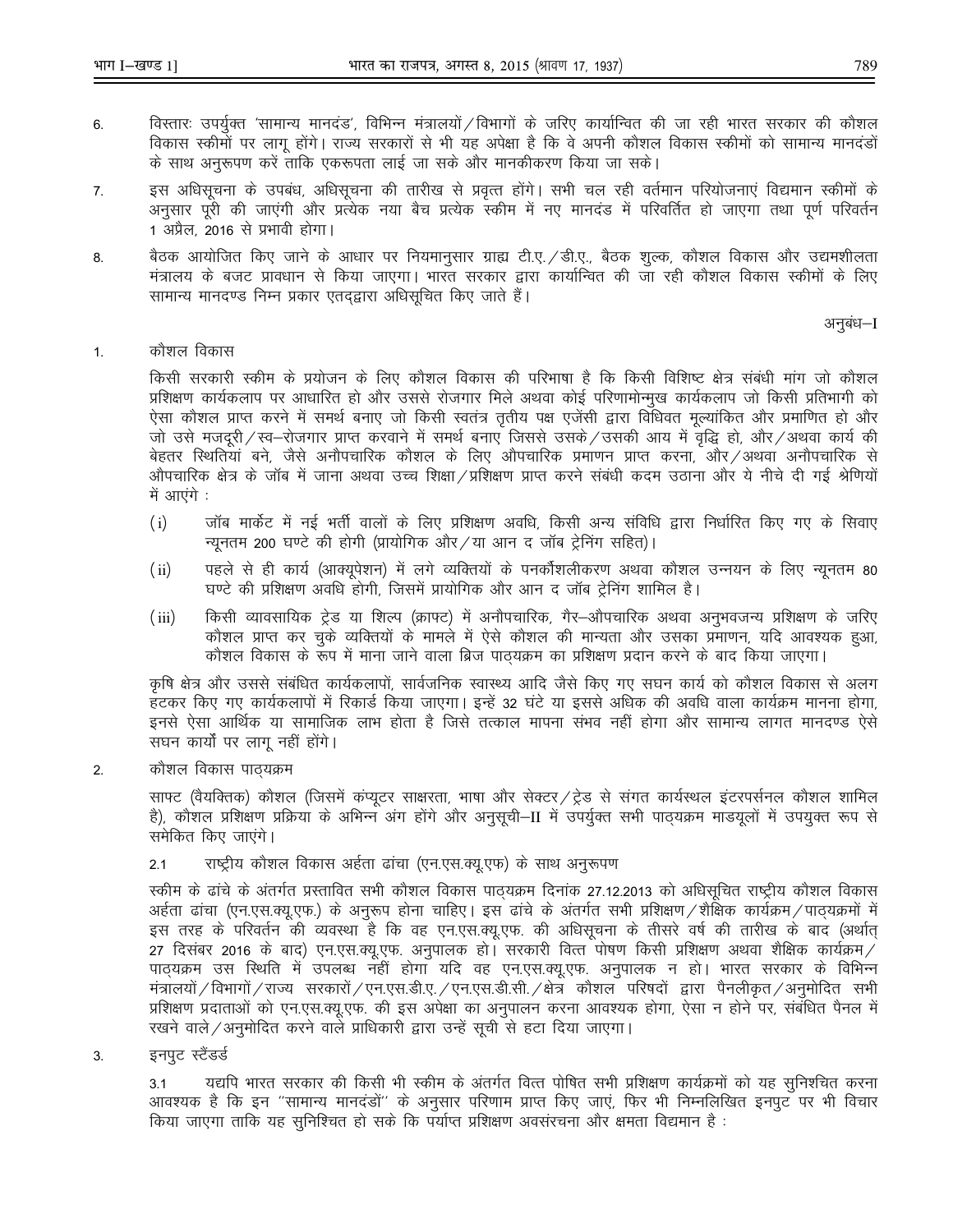- $(i)$ समग्र प्रशिक्षण अवसंरचना विशेषकर प्रशिक्षण उपकरण और उपस्कर, उद्योग के बैंचमार्क के अनुसार हो।
- $(ii)$ उपयुक्त अर्हता ⁄ अनुभव वाले प्रशिक्षक नियुक्त किए जाएं और प्रत्येक प्रशिक्षक, प्रशिक्षक प्रशिक्षण पाठ्यक्रम (टी.ओ.टी.) किया हुआ हो।
- $(iii)$ शिक्षण समूहों के लिए उपयुक्त और एन.एस.क्यू.एफ. / एस.डी.आई.एस. की आवश्कताओं के अनुरूप उद्योग से जुड़े विषय–वस्तु का इस्तेमाल हो।
- $(iv)$ छात्र और प्रशिक्षक का पंजीकरण आधार (ADHAR) से जुड़ा हो।
- मूल्यांकन का वीडियो रिकॉर्ड, यदि आवश्यक हो, हुआ हो।  $(v)$
- कौशल विकास का परिणाम 4.

कौशल प्राप्त व्यक्ति का स्वतंत्र तृतीय पक्ष प्रमाणन के अलावा कौशल विकास परिणामों से प्राप्त परिणाम निम्न प्रकार होंगे:

कार्य बल (वर्क फोर्स) में नई भर्ती वालों के प्रशिक्षण के लिए परिणाम की परिभाषा में निम्नलिखित सभी को शामिल  $4.1$ किया जाएगा :

 $(i)$ वार्षिक आधार पर न्यूनतम 70 प्रतिशत सफलतापूर्वक प्रमाणित प्रशिक्षार्थियों को प्रशिक्षण पूरा होने के तीन महीने के अंदर रोजगार (मजदूरी और स्वरोजगार दोनों) और उत्तीर्ण हुए न्यूनतम 50 प्रतिशत प्रशिक्षार्थी, मजदूरी वाले रोजगार में तैनात किए जाएं;

परंत्, मंत्रालय / विभाग, स्वरोजगार / उद्यमशीलता के लिए अनन्य रूप से बनाई गई स्कीम की विशिष्टताओं, कार्यकलापों की प्रकृति, स्थानीय अर्थव्यवस्था, सामाजिक स्थितियों आदि के आधार पर मजदुरी और स्वरोजगार की प्रतिशतता में परिवर्तन के लिए स्वतंत्र होंगे।

- $(ii)$ मजदूरी वाले रोजगार और पूर्व शिक्षण की मान्यता के मामले में उम्मीदवारों को ऐसे जॉब में तैनात किया जाएगा जिससे निर्धारित न्यूनतम मजदूरी के बराबर मजदूरी मिले और ऐसे उम्मीदवार उसी या किसी अन्य नियोक्ता के साथ उसी या उच्च स्तर पर तैनाती की तारीख से न्यूनतम तीन महीने की अवधि के लिए जॉब में बने रहेंगे।
- स्वरोजगार के मामले में उम्मीदवार ऐसी आजीविका सम्वर्धन गतिविधियों में लाभप्रद रूप में नियोजित हुआ हो, जो  $(iii)$ ट्रेड लाइसेंस की दृष्टि से प्रमाणित हो अथवा ऐसे उद्यम की स्थापना में हो अथवा उत्पादक समुह का सदस्य बना हो अथवा अतिरिक्त आय का उसके पास प्रमाण (बैंक स्टेटमेंट) हो अथवा ऐसा कोई अन्य उपयुक्त और सत्यापन किए जाने योग्य दस्तावेज हो जैसा संबंधित मंत्रालय / विभाग निर्धारित करे।

पहले से ही किसी ऑक्यूपेशन में लगे व्यक्तियों के पुनः कौशलीकरण अथवा कौशल उन्नयन के मामले में न्यूनतम 4.2 70 प्रतिशत ऐसे व्यक्ति, कौशल विकास प्रशिक्षण के पूरा होने के 14 महीने के अंदर न्यूनतम 3 प्रतिशत पारिश्रमिक में वृद्धि वाले होंगे।

अनौपचारिक, गैर—औपचारिक अथवा किसी व्यावसायिक ट्रेड अथवा क्राफ्ट में अनुभवजन्य प्रशिक्षण के जरिए कौशल 4.3 अर्जित करने वाले व्यक्तियों के मामले में ऐसे पूर्व अर्जित कौशल की औपचारिक मान्यता और प्रमाणन (आवश्यक होने पर ब्रिज पाठ्यक्रम का प्रशिक्षण पूरा करने के बाद), जिससे मजदूरी वाले रोजगार के मामले में तत्काल और परवर्ती उत्पादन चक्र के लिए उम्मीदवार के कौशल श्रेणी के अंतर्गत मजदूरी में समुचित वृद्धि हो अथवा स्वरोजगार के मामले में 4.1 (iii) के अंतर्गत शर्तें पुरी होती हों, इस प्रयास का परिणाम माना जाएगा।

वित्त पोषण के मानदंड 5.

कौशल विकास स्कीमों के अंतर्गत वित्त पोषण की व्यवस्था निम्नलिखित में से किसी भी मामले के लिए उपलब्ध है:

- कौशल विकास प्रशिक्षण के लिए अवसंरचना के सृजन/उन्नयन हेतु पूंजीगत व्यय पूरा करना;  $(i)$
- $(ii)$ अलग—अलग व्यक्तियों के प्रशिक्षण की आवर्ती लागत पूरा करना जिसमें तैनाती के बाद लगने वाली लागत शामिल है।

मंत्रालयों / विभागों में वित्त पोषण के मानदंडों के यौक्तिकीकरण से वे इनपुट और परिणामों पर प्रभावी ढंग से  $5.1$ निगरानी करने में समर्थ होंगे। इससे सभी प्रशिक्षण प्रदाताओं में आयोजित किए गए प्रशिक्षण कार्यक्रमों की गुणवत्ता में भी सुचारूता आएगी। अतः अनुसुची–I में दिए गए अनुसार वित्त पोषण के मानदंड उन सभी विद्यमान और नई कौशल विकास स्कीमों पर लागू होते हैं जो अलग—अलग प्रशिक्षार्थियों के प्रशिक्षण लागत का वित्त पोषण करते हों।

परंतु, प्रशिक्षण के लिए अवसंरचना के सृजन/विस्तार को पूरा करने वाली कौशल विकास स्कीमें/स्कीमों के घटक अपने विद्यमान मानदंडों के अनुसार कार्य करते रहें, जैसा कि संबंधित मंत्रालयों / विभागों द्वारा निर्णय लिया गया है।

मूल लागत : भारत सरकार की किसी भी स्कीम के अंतर्गत प्रशिक्षण को सफलतापूर्वक पूरा करने वाले और प्रमाणित 5.2 किए जाने वाले प्रत्येक प्रशिक्षार्थी के मामले में कौशल विकास प्रशिक्षण लागत का भुगतान अनुसूची—I एवं अनुसूची—IV में दिए अनुसार अदा किया जाएगा।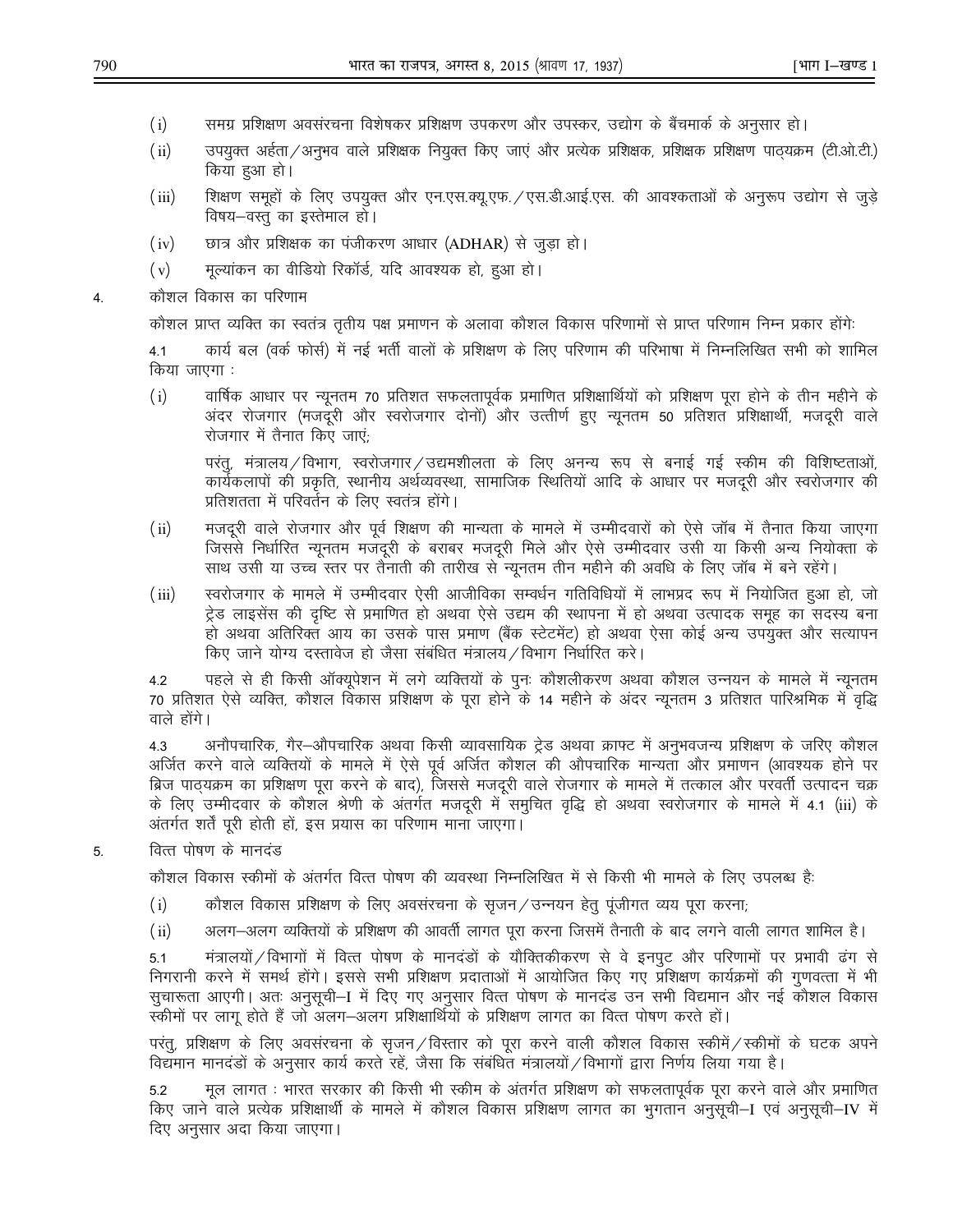अनुसूची–II की श्रेणी I, II, III में सूचीबद्ध ट्रेड/जॉब की भूमिका, राष्ट्रीय कौशल अर्हता ढांचा (एन.एस.क्यू.एफ.) से 5.3 अनरूपित को जाएगी जैसा कि दिनांक 27.12.2013 की कैबिनेट अधिसूचना संख्या 8/6/2013–इनवे. द्वारा अधिसूचित किया गया है। इन श्रेणियों को संबंधित प्रशिक्षण पाठ्यक्रम प्रदान किए जाने हेतु पूंजीगत व्यय और प्रचालन व्यय के स्तर के आधार पर वर्गीकृत किया गया था। मंत्रालय ⁄ विभाग उन पाठयक्रमों की पहचान करने के लिए स्वतंत्र हैं जो इनमें से किसी श्रेणी के अंतर्गत वर्गीकृत किए जा सकते हैं और इस सूची के अंतर्गत नहीं आने वाले पाठ्यक्रमों के मामले में उद्योग के परामर्श से ऐसा किया जा सकता है और उसके बाद "सामान्य मानदंड समिति" का अनुमोदन प्राप्त करना होगा।

- प्रति घंटा दर में निम्नलिखित लागत घटक शामिल होगा :  $5.4$ 
	- उम्मीदवारों को इकड़ा करना  $\mathbf{i}$ .
	- तैनाती के बाद ट्रैकिंग / निगरानी ii.
	- पाठ्यचर्या iii.
	- तैनाती खर्च iv.
	- प्रशिक्षकों का प्रशिक्षण  $V<sub>1</sub>$
	- उपस्कर vi.
	- अवसंरचना लागत/उपयोगी सुविधाओं का परिशोधन vii.
	- शिक्षण सहायता viii.
	- कच्ची सामग्री ix.
	- प्रशिक्षकों का वेतन  $\bar{x}$ .
- इन मानदंडों से किसी विचलन की अनुमति ''सामान्य मानदंड समिति'' के अनुमोदन के बाद ही दी जाएगी। 5.5

ठहरने और भोजन के लिए सहायता : कतिपय अतिरिक्त लागत शीर्षों की अनुमति नीचे दिए अनुसार प्रदत्त की 5.6 जाएगी ∶

- निम्नलिखित के लिए प्रदत्त की जाएगी:  $(i)$ 
	- आवासीय प्रशिक्षण और / अथवा क)
	- उन सभी कौशल विकास प्रशिक्षण कार्यक्रमों के मामलों में जहाँ विशेष क्षेत्र से आने वाले प्रशिक्षार्थी ख) (अनुसूची–I में यथापरिभाषित) इन विशेष क्षेत्रों से बाहर प्रशिक्षित किए जाते हैं और ⁄ अथवा
	- देश में किसी भी जगह प्रशिक्षण कार्यक्रम जहाँ महिला प्रशिक्षार्थियों को निकटतम प्रशिक्षण केंद्र तक पहुंचने ग) के लिए अपने घरों से 80 किलोमीटर से अधिक की यात्रा तय करनी पडती है और उनके लिए जिनके द्वारा ठहरने एवं भोजन की सुविधा प्राप्त की जा रही है।

मंत्रालय / विभाग, अनुसूची—I में दिए अनुसार प्रति प्रशिक्षार्थी प्रति दिन अधिकतम सीमा के अध्यधीन रहने और खाने की लागत की प्रतिपूर्ति वास्तविक दर पर करेंगे। इस प्रयोजन के लिए शहरों के श्रेणियों की सूची अनुसूची—III में दी गई है।

परिवहन लागत : 'विशेष क्षेत्रों' से बाहर प्रशिक्षण प्राप्त करने वाले 'विशेष क्षेत्रों' के उम्मीदवारों के लिए आने—जाने  $(ii)$ की परिवहन लागत, जैसा अनुसूची-I में दिया गया है, देय होगी।

संसाधन जुटाना : भौगोलिक क्षेत्र / सेक्टर और प्रशिक्षार्थी समूह के मामले में जहाँ प्रशिक्षण लागत इस अधिसूचना मे 5.7 विनिर्दिष्ट मानदंडों से बहुत अधिक हो, प्रशिक्षण प्रदाता इस बात के लिए स्वतंत्र है कि वे राज्य सरकारों, निगमों, नियोक्ताओं, लोक हितैशी संस्थाओं आदि से अतिरिक्त वित्त सहायता जुटाएं। तथापि, निधियों के ऐसे सामंजस्य के लिए संबंधित मंत्रालयों / विभागों का अनुमोदन प्राप्त करना होगा।

वापस की जाने वाली प्रतिभूति जमा जो सभी उम्मीदवारों से वसूली जाती है : यह सुनिश्चित करने के लिए कि 5.8 प्रशिक्षण कार्यक्रमों के लिए चुने गए उम्मीदवार गंभीरता से प्रशिक्षण ले रहे हैं और प्रशिक्षण पाठ्यक्रम के दौरान बीच में प्रशिक्षण छोड देने की दरों में कमी लाने के लिए भी प्रशिक्षण प्रदाता प्रति उम्मीदवार से 1000/– रू. (एन.एस.क्यू.एफ. स्तर 5 और इससे ऊपर के लिए), 500/– रू. (एन.एस.क्यू.एफ. स्तर 3 और 4 के लिए) और 250/– रू. (एन.एस.क्यू.एफ. स्तर 1 और 2) की वापस की जाने वाली प्रतिभूति जमा प्रशिक्षण प्रारंभ होने के समय ही वसूलेंगे। यह राशि ऐसे प्रत्येक उम्मीदारों को वापस कर दी जाएगी जो प्रशिक्षण पूरा करते हैं और सफलतापूर्वक प्रमाणित होते हैं। धन वापसी का प्रमाण, प्रशिक्षण लागत दावे के साथ प्रशिक्षण प्रदाता से लिया जाएगा।

तृतीय पक्ष प्रमाणन और मूल्यांकन लागत : प्रशिक्षित उम्मीदवारों का स्वतंत्र और पक्षपात रहित मूल्यांकन और 5.9 प्रमाणन सुनिश्चित करने के लिए प्रमाणन और मुल्यांकन की लागत एक स्वतंत्र तृतीय पक्ष को देय होगी जिसमें मुल्यांकन और प्रमाणन करने के लिए प्राधिकृत विश्वविद्यालय ⁄ संस्थान शामिल होंगे। अदा की जाने वाली तृतीय पक्ष प्रमाणन और मूल्यांकन लागत अनुसूची–I में दी गई है।

निधि की व्यवस्था संबंधी तंत्र : प्रशिक्षण प्रदाताओं को भुगतान, प्राप्त परिणाम के आधार पर किया जाएगा और निधियां इस 6. रूप में जारी की जाएंगी जैसा अनुसूची—IV में कार्यक्रम को प्रभावी रूप से कार्यान्वित करने के लिए दिया गया है।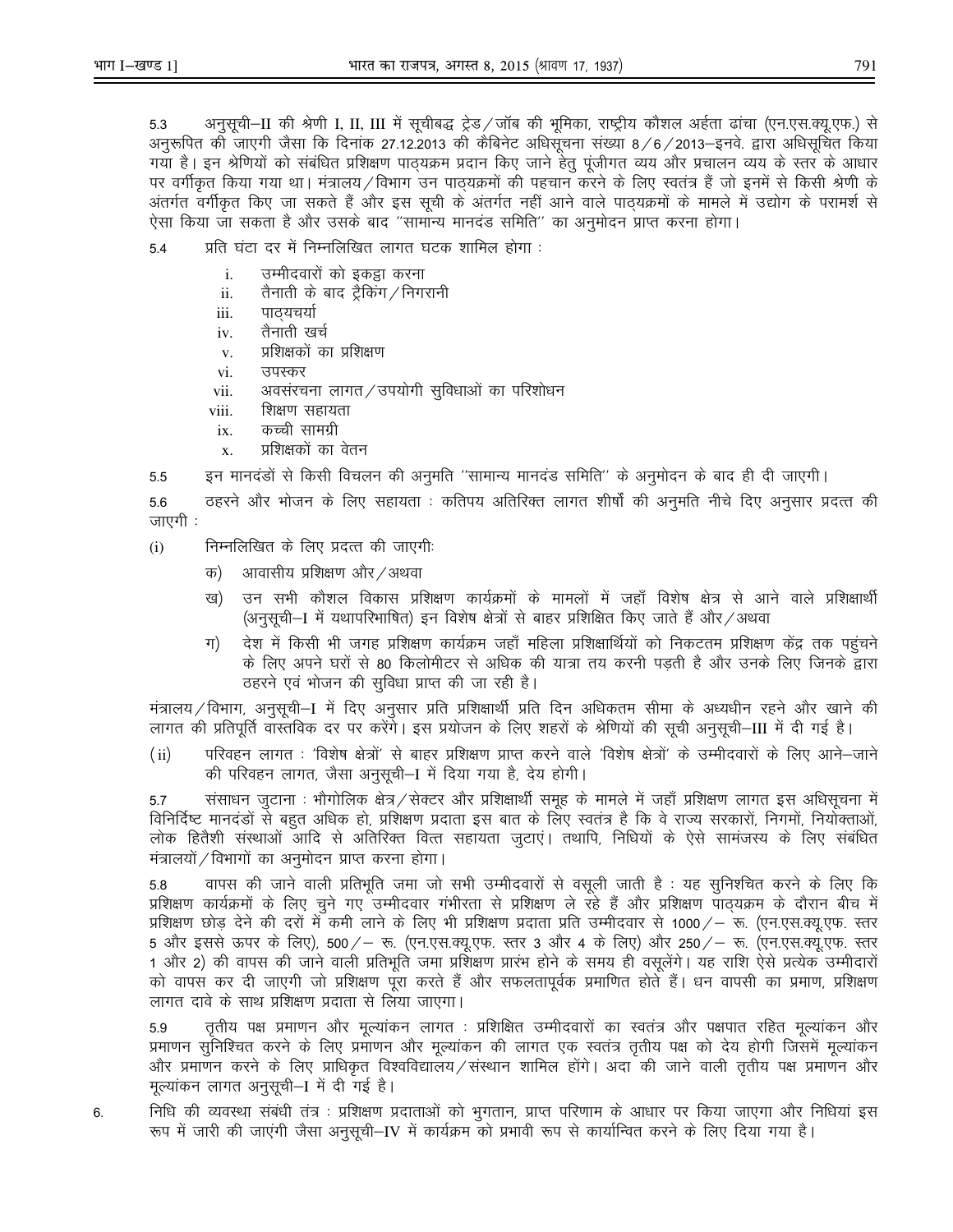निगरानी और ट्रैकिंग:  $\overline{7}$ .

> भिन्न–भिन्न कौशल प्रशिक्षण स्कीमों की पहुंच एक ओपन, सामान्य और विस्तारणीय डाटा मानकों तक होगी ताकि  $7.1$ यह सुनिश्चित हो सके कि उनके आई.टी. प्रणाली डाटा शेयर कर सकें और मापने योग्य रूप में कार्य कर सकें। मानकीकृत (स्टैण्डर्डाइज्ड) अप्लीकेशन प्रोग्राम इंटर फेस (ए.पी.आई.) को भी विभिन्न कौशल प्रशिक्षण कार्यक्रमों की प्रबंधन सूचना तंत्र (एम.आई.एस.) में उपयोग के लिए परिभाषित किया जाएगा। इसके अलावा कौशल विकास और उद्यमशीलता मंत्रालय, उपर्यूक्त मानक और एपी.आई.एस. के आधार पर एकीकृत और इंटरैक्टिव एम.आई.एस. के विकास की सुविधा भी उपलब्ध कराएगा जो आगे चलकर सभी मंत्रालयों/विभागों द्वारा उपयोग किए जाने के लिए उपलब्ध होगा। यह समेकित एमआईएस, राज्यों और कार्यक्रम विशेष वाले मंत्रालयों ⁄ विभागों के ई.आर.पी. ⁄ एम.आई.एस. सोल्यूशन से एक ऐग्रीग्रेटर के रूप में कार्य करेगा।

> इसकी सुविधा के लिए कौशल विकास और उद्यमशीलता मंत्रालय द्वारा पद नामित एजेंसी, भिन्न डाटा संगठनों से सूचना लेने के लिए एक तंत्र स्थापित करेगी और राज्यों / मंत्रालयों / विभागों को अपेक्षित एकीकरण तथा सूचना के निर्बाध आदान प्रदान के लिए आवश्यक तकनीकी सहायता उपलब्ध कराएगी। इस तरह का इंटरैक्टिव एम.आई.एस. गहन गुणवत्तायुक्त अंतर्दृष्टि प्रदान करेगा जिसका उपयोग नीति निरूपण के लिए किया जा सकता है।

> किसी परियोजना के अंतर्गत सभी प्रशिक्षित प्रशिक्षार्थियों को नई भर्ती वालों के मामले में एक वर्ष की अवधि के लिए  $7.2$ ट्रैक किया जाएगा और पुनः कौशलीकरण और कौशल उन्नयन के मामले में प्रशिक्षण के परा होने ⁄ प्रमाणन किए जाने की तारीख से उनके कैरियर की प्रगति. रिटेंशन एवं अन्य मानकों के मामले में 14 महीने के लिए टैक किया जाएगा। टैकिंग के लिए एक नवीन प्रणाली विकसित की जाएगी जो तकनीक (वेब और मोबाइल आधारित) का इस्तेमाल करेगी और वह ट्रैकिंग तंत्र से रिस्पौंड करने के लिए प्रशिक्षार्थियों के लिए प्रोत्साहन रखेगी।

निगरानी और ट्रैकिंग तंत्र के लिए निम्नलिखित लागू होंगे:

- यदि किसी बैच में 90 प्रतिशत उम्मीदवारों से संबंधित विवरण केंद्रीय एम.आई.एस. में फीड कर दिए जाते हैं तो यह  $(i)$ उस बैच विशेष के उम्मीदवारों का सफल ट्रैकिंग माना जाएगा। इस कदम के पूरा होने से प्रशिक्षण प्रदाता संबंधित मंत्रालय से प्रशिक्षण लागत की एक किस्त, जो प्रशिक्षण लागत का 10 प्रतिशत होगा अथवा प्रति उम्मीदवार 5000/– रू. की राशि होगी. जो भी कम हो, के संवितरण का दावा करने के पात्र होंगे।
- (ii) प्रत्येक उम्मीदवार को नए प्रवेश वालों के मामले में एक वर्ष के लिए महीने में एक बार ट्रैक किया जाएगा और पूनः कौशलीकरण और उन्नयन के मामले में उसके प्रशिक्षण पूरा होने के बाद 14 महीने की अवधि के लिए ट्रैक किया जाएगा। ट्रैक किए जाने के लिए पैरामीटर निम्न प्रकार होगा :
	- प्रशिक्षण पूरा होने के तीन महीने के अंदर तैनाती होनी चाहिए। क)
	- एक बार तैनाती हो जाने पर प्रति माह पारिश्रमिक / वृद्धिगत पारिश्रमिक। ख)
	- क्या ट्रैकिंग अवधि के अंत तक उसी या उच्च जॉब रोल कार्य करना लगातार है (उसी या अलग-अलग ग) नियोक्ता के साथ)।
	- यदि भिन्न–भिन्न जॉब के बीच बेरोजगारी की अवधि है तो ऐसे अंतराल की अवधि और दुसरा जॉब हाथ में आए घ) बिना, पहले वाले जॉब को छोड देने का कारण।
- (iii) कौशल विकास के लिए भारत सरकार की सभी वित्त पोषित स्कीमों का मूल्यांकन, मंत्रालय द्वारा अथवा मंत्रालय द्वारा पदनामित एजेंसी द्वारा प्रत्येक तीन वर्ष बाद किया जाएगा और परिणाम प्राप्त न करने वाली स्कीमों के बने रहने की समीक्षा की जाएगी। यहां कार्यनिष्पादन को परिमाणात्मक (प्राप्त परिणाम) तथा गणवत्ता (उम्मीदवारों / राज्यों / प्रशिक्षण प्रदाताओं, एन.एस.क्यू.एफ. अनुपालन की डिग्री आदि से प्राप्त फीडबैक) दोनों दृष्टियों से परिभाषित किया जाएगा।
- प्रचार अभियान और जागरूकता निर्माण: 8.

हालांकि, कौशल विकास और उद्यमशीलता मंत्रालय एक समन्वित देशव्यापी जागरूकता अभियान तैयार करेगा और उसे प्रारंभ करेगा, प्रत्येक मंत्रालय / विभाग संबंधित टारगेट समूह / लाभार्थियों तक पहुंचने के लिए सेक्टर / भौगोलिक क्षेत्र, जिन्हें कौशल विकास पहल की आवश्यकता है, पर विशेष ध्यान केंद्रित करते हुए, रणनीति तैयार करेंगे। अन्य स्वामित्वधारकों (स्टेकहोल्डर), विशेषकर नियोक्ता उद्योग को संवेदनशील किया जाना, ऐसे अभियान का अभिन्न अंग होगा।

प्रशिक्षण प्रदाताओं / मूल्यांककों का पैनल बनाना : 9.

> सभी केंद्रीय सरकारी कार्यक्रमों ⁄ स्कीमों का कार्यान्वयन उन प्रशिक्षण प्रदाताओं ⁄ मुल्यांककों के जरिए किया जाएगा जो राष्ट्रीय स्तर पर पैनल में हो, अथवा राज्य स्तर पर विधिमान्य प्रक्रिया के जरिए की जाएगी। राष्ट्रीय स्तर पर प्रशिक्षण प्रदाताओं / मूल्यांककों का पैनल बनाने के लिए एकल प्रक्रिया अपनाई जाएगी। यह प्रक्रिया, सेक्टर विशिष्ट मामलों / भेदों में संबंधित मंत्रालयों / विभागों / क्षेत्र कौशल परिषदों के परामर्श से महत्वपूर्ण कारक होगी। राज्य, प्रशिक्षण प्रदाताओं / मूल्यांककों का पैनल बनाने की अपनी प्रक्रिया को राष्ट्रीय स्तर पर पदनामित एजेंसी द्वारा विधिमान्य कराएंगे।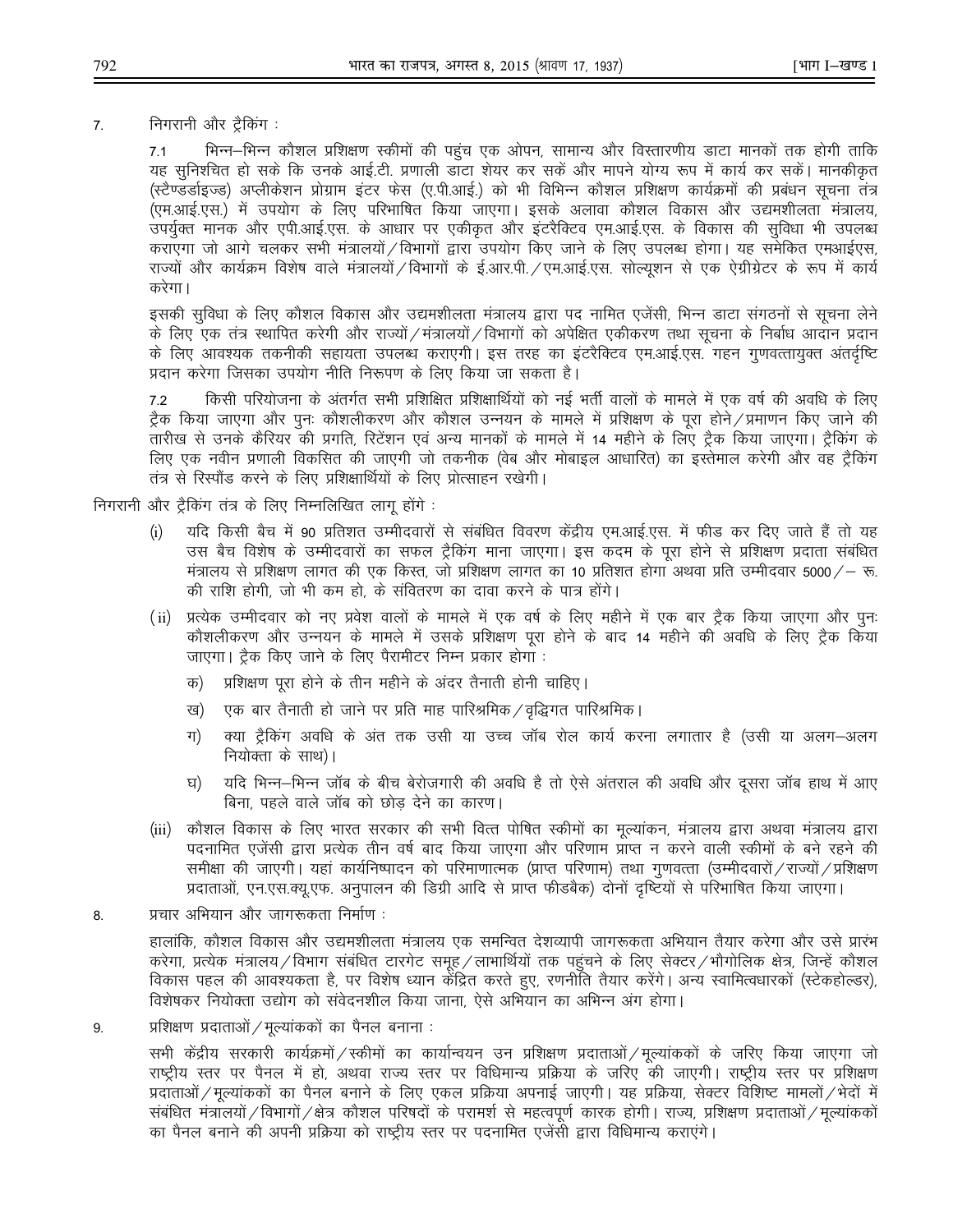#### अनुसूची–I

#### लागत अनुसूची

#### $1.$ मूल लागत

- विभिन्न सेक्टरों के लिए मूल लागत निम्न प्रकार होगी :–  $1.1$ 
	- अनुसूची–II की श्रेणी I में सूचीबद्ध ट्रेडों ⁄ सेक्टरों के लिए 38.5 ⁄ रु. प्रति घंटा प्रशिक्षण।  $(i)$
	- अनुसुची-II की श्रेणी II में सुचीबद्ध ट्रेडों / सेक्टरों के लिए 33 / रु. प्रति घंटा प्रशिक्षण।  $(ii)$
	- (iii) अनुसूची-II की श्रेणी III में सूचीबद्ध ट्रेडों / सेक्टरों के लिए 27.5 / रु. प्रति घंटा प्रशिक्षण।

लागत 10 प्रतिशत प्रति वर्ष की आवधिक वृद्धि के अधीन होगी अथवा जैसा ''सामान्य मानदंड समिति'' द्वारा निर्णय किया जाए परंतु किन्हीं दो संशोधनों के बीच न्यूनतम अवधि 6 महीने की होगी।

परिवहन लागत  $2.$ 

> विशेष क्षेत्रों से बाहर प्रशिक्षण प्राप्त करने वाले विशेष क्षेत्रों के उम्मीदवारों के लिए आने—जाने की परिवहन लागत,  $2.1$ प्रति प्रशिक्षार्थी अधिकतम 5000 / - रु. के अध्यधीन, देय होगी।

- निम्नलिखित के लिए दी जाएगी:  $(i)$ 
	- आवासीय प्रशिक्षण और / या क)
	- उन सभी कौशल विकास प्रशिक्षण कार्यक्रमों के मामलों में जहाँ विशेष क्षेत्र से आने वाले प्रशिक्षार्थी (इसमें यहां ख) यथा परिभाषित) इन विशेष क्षेत्रों से बाहर प्रशिक्षित किए जाते हैं और/अथवा
	- देश में किसी भी जगह प्रशिक्षण कार्यक्रम जहाँ महिला प्रशिक्षार्थियों को निकटतम प्रशिक्षण केंद्र तक पहुंचने ग $\big)$ के लिए अपने घरों से 80 किलोमीटर से अधिक की यात्रा करनी पडती है और जो उनके लिए की गई व्यवस्था के अंतर्गत ठहरने और भोजन की सुविधा उठाते हैं।

मंत्रालयों द्वारा प्रति प्रशिक्षार्थी प्रति दिन अधिकतम सीमा के अध्यधीन ठहरने और भोजन की वास्तविक लागत की प्रतिपूर्ति निम्नलिखित तालिका के अनुसार की जाएगी:

| $\mathbf{i}$ .  | $X$ श्रेणी वाले शहर / कस्बा–प्रतिदिन प्रति प्रशिक्षार्थी                                                  | 300 $\sqrt{-5}$ .          |
|-----------------|-----------------------------------------------------------------------------------------------------------|----------------------------|
| $\mathbf{ii}$ . | $Y$ श्रेणी वाले शहर / कस्बा–प्रतिदिन प्रति प्रशिक्षार्थी                                                  | 250 $/$ – $\overline{v}$ . |
| iii.            | Z श्रेणी वाले शहर / कस्बा-प्रतिदिन प्रति प्रशिक्षार्थी                                                    | 200 $\sqrt{-5}$ .          |
| iv.             | ग्रामीण क्षेत्र और कोई भी क्षेत्र जिसे म्युनिसिपल / कस्बा क्षेत्र के<br>रूप में अधिसूचित नहीं किया गया है | 175 $/$ – $\overline{v}$ . |

(शहरों के श्रेणियों की सूची अनुसूची-III में दी गई है)

तृतीय पक्ष प्रमाणन और मूल्यांकन लागतः 4.

> प्रशिक्षित उम्मीदवारों का स्वतंत्र और पक्षपात रहित मूल्यांकन और प्रमाणन सुनिश्चित करने के लिए प्रमाणन और  $4.1$ मूल्यांकन की लागत, मूल्यांकन और प्रमाणन करने के लिए प्राधिकृत किसी स्वतंत्र तृतीय पक्ष को देय होगी। यह राशि मूल लागत के अलावा होगी और प्रति उम्मीदवार 600/–रु. से 1500/–रु. की रेन्ज में होगी, जैसा अलग–अलग मंत्रालय / विभाग निर्णय ले।

विशेष क्षेत्र समूह के लिए अतिरिक्त सहायता 5.

> विशेष क्षेत्रों में प्रशिक्षणः मूल लागत की अतिरिक्त लागत की अनुमति पूर्वोत्तर राज्य, जम्मू और कश्मीर, हिमाचल  $5.1$ प्रदेश, उत्तराखंड, अण्डमान और निकोबार द्वीप समूह, लक्षद्वीप और वामपंथी उग्रवाद (एल.डब्ल्यू.ई.) द्वारा प्रभावित जिलों, जैसा गृह मंत्रालय द्वारा समेकित कार्य योजना के लिए अभिनिर्धारित (जिसे इसमें यहां "विशेष क्षेत्र" के रूप में संदर्भित है) किया गया है, में चलाए गए कौशल विकास कार्यक्रमों के लिए मूल लागत की 10 प्रतिशत के बराबर अतिरिक्त राशि दी जाएगी।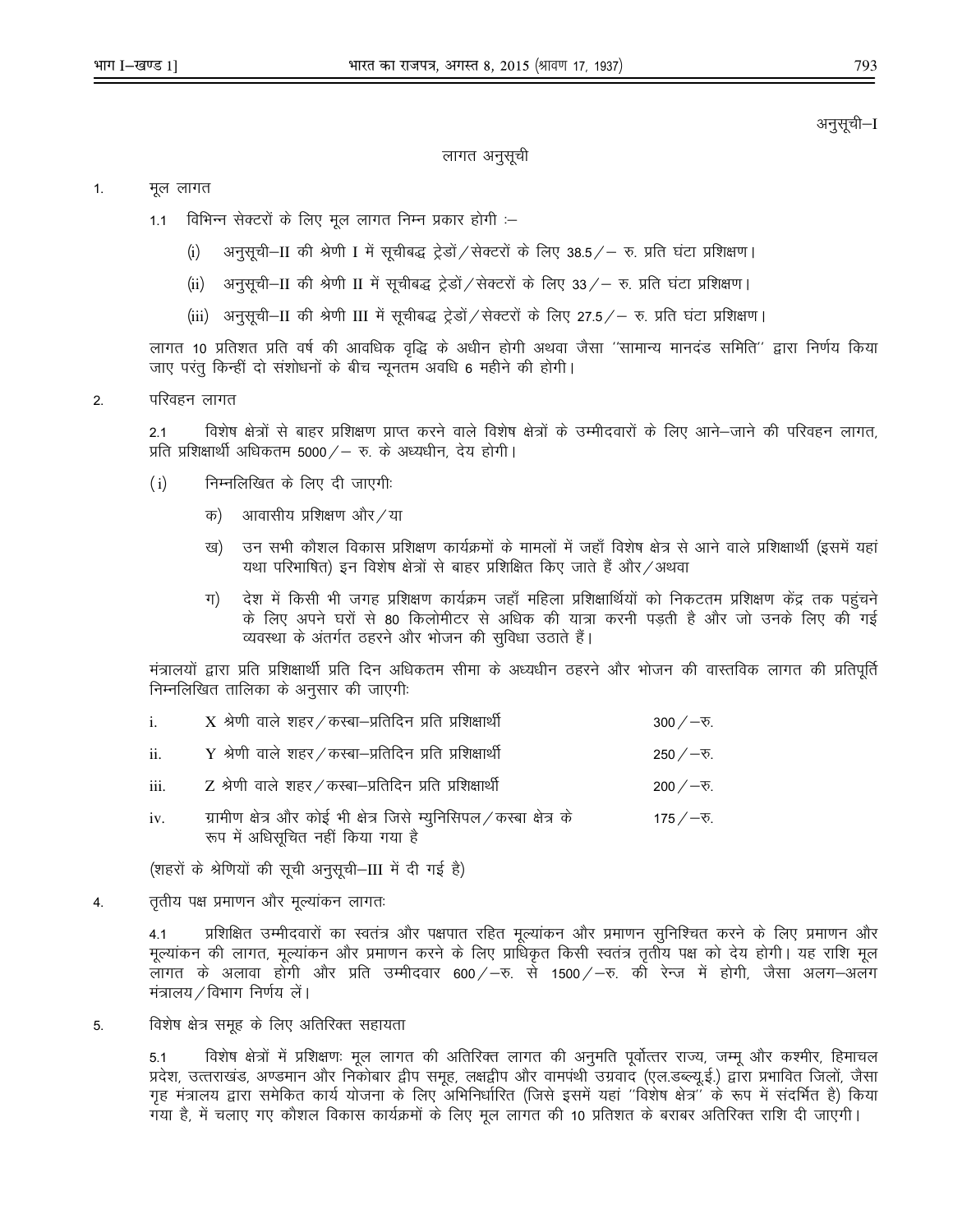गैर आवासीय कौशल प्रशिक्षण कार्यक्रमों के सफलतापूर्वक पूरा करने के बाद और प्रमाणन होने के बाद सभी महिला  $5.2$ उम्मीदवारों तथा अशक्त व्यक्तियों को प्रशिक्षण केंद्र से आने–जाने के लिए यात्रा में उठाए गए खर्च की प्रतिपूर्ति निम्नलिखित दर पर की जाएगी:

|    | प्रति माह वाहन लागत की प्रतिपूर्ति     | राशि रु. में |
|----|----------------------------------------|--------------|
| 1) | निवास के जिले के अंदर प्रशिक्षण केंद्र | 1000 $/$ $-$ |
| 2) | निवास के जिले के बाहर प्रशिक्षण केंद्र | 1500 $/$ $-$ |

तैनाती के बाद सहायताः नए कौशल प्राप्त व्यक्तियों को उनके नए जाब / व्यवसाय में सुस्थापित करने में समर्थ 5.3 करने के लिए तैनाती के बाद की सहायता निम्नलिखित अवधि के लिए प्रति माह 1500/– रु. की दर से उम्मीदवार को सीधे दी जाएगी:

|                                                 | तैनाती के बाद सहायता @ प्रति माह 1500 / – रु. की दर से | पुरुष   | महिला   |
|-------------------------------------------------|--------------------------------------------------------|---------|---------|
| $\left( \begin{array}{c} 1 \end{array} \right)$ | निवास के जिले के अंदर तैनाती                           | 1 महीना | २ महीना |
|                                                 | 2) निवास के जिले के बाहर तैनाती                        | २ महीना | 3 महीना |

अशक्त व्यक्तियों (पी.डब्ल्यू.डी.) के लिए प्रशिक्षणः मूल लागत के अतिरिक्त, मूल लागत के 10 प्रतिशत के बराबर की 5.4 अतिरिक्त राशि अशक्त व्यक्तियों के लिए उपलब्ध कराए गए कौशल विकास कार्यक्रमों के लिए प्रदान की जाएगी। परंतू, विशेष क्षेत्रों में पी.डब्ल्यू.डी. के प्रशिक्षण के मामले में अनुमेय कुल लागत, मूल लागत की 120 प्रतिशत होगी। प्रत्येक वर्ष प्रत्येक मंत्रालय द्वारा पूरा किया गया कुल प्रशिक्षण का न्यूनतम 3 प्रतिशत ट्रेडों में अशक्त व्यक्तियों के लिए आरक्षित होगा, जैसा कि सामाजिक न्याय और अधिकारिता मंत्रालय, अशक्तता कार्य विभाग द्वारा एन.एस.डी.ए. के साथ संयुक्त रूप में निर्णय लिया गया है।

अनुसूची–II

|                | क्र.सं. उद्योग / सेक्टर |                                                                                                               | उप–सेक्टर / ट्रेड                                                         |                                                                                                                                                                                                              |
|----------------|-------------------------|---------------------------------------------------------------------------------------------------------------|---------------------------------------------------------------------------|--------------------------------------------------------------------------------------------------------------------------------------------------------------------------------------------------------------|
|                |                         | श्रेणी—I                                                                                                      | श्रेणी–II                                                                 | श्रेणी–III                                                                                                                                                                                                   |
| $\mathbf{1}$ . | कृषि                    | खेती की मशीनरी, पशुपालन,<br>खेती–यांत्रिकीकरण, परिशुद्ध<br>(प्रिसिशन) कृषि, मत्स्य पालन<br>और संबंधित क्षेत्र | कृषि, वृक्षरोपण, बागवानी,<br>फूलों की खेती, मुर्गी पालन                   | मधुमक्खी पालन, गृह-सज्जा<br>कला– बोनसाई, फूल, जल<br>प्रपात, लघु वन उत्पाद<br>प्रसंस्करण और मूल्यवर्धन,<br>प्राकृतिक फाइबर उत्पाद<br>प्रसंस्करण और मूल्यवर्धन (रेशम<br>कीट पालन, कपास, सन और<br>विविध उत्पाद) |
| 2.             | परिधान                  | पोशाक निर्माण,<br>फैशन डिजाइनिंग                                                                              | पोशाक बनाना                                                               |                                                                                                                                                                                                              |
| 3              | ऑटोमोटिव                | विनिर्माण, ऑटोमोटिव मरम्मत ऑटोमोटिव बिक्री                                                                    |                                                                           |                                                                                                                                                                                                              |
| 4.             | सौंदर्य और स्वास्थ्य    |                                                                                                               | स्पा और स्वास्थ्य,<br>सौंदर्य वर्धन, हेयर ड्रेसिंग,<br>प्राकृतिक चिकित्सा | गृहसाज कला, मेहंदी                                                                                                                                                                                           |
| 5.             | बी.एफ.एस.आई.            |                                                                                                               |                                                                           | बैंकिंग, लेखाकरण, बीमा                                                                                                                                                                                       |
| 6.             | पूंजीगत माल             | फैब्रिकेशन, विद्युत यांत्रिक                                                                                  |                                                                           |                                                                                                                                                                                                              |
| 7 <sub>1</sub> | रसायन                   | रसायनों का विनिर्माण और<br>जैव रसायन प्लास्टिक<br>प्रसंस्करण                                                  | सुगंध, स्वाद और इत्र                                                      |                                                                                                                                                                                                              |
| 8.             | निर्माण                 | निर्माण, उपस्कर, फैब्रिकेशन                                                                                   | पेंट, लकडी का कार्य, बांस<br>निर्मिति, बढईगीरी                            |                                                                                                                                                                                                              |
| 9.             | शिक्षा और कौशल विकास    |                                                                                                               | शिक्षा, कौशल विकास                                                        | कौशल परामर्श (कौंसिलिंग)                                                                                                                                                                                     |

निर्धारित लागत श्रेणी के अनुसार ट्रेडों की सूची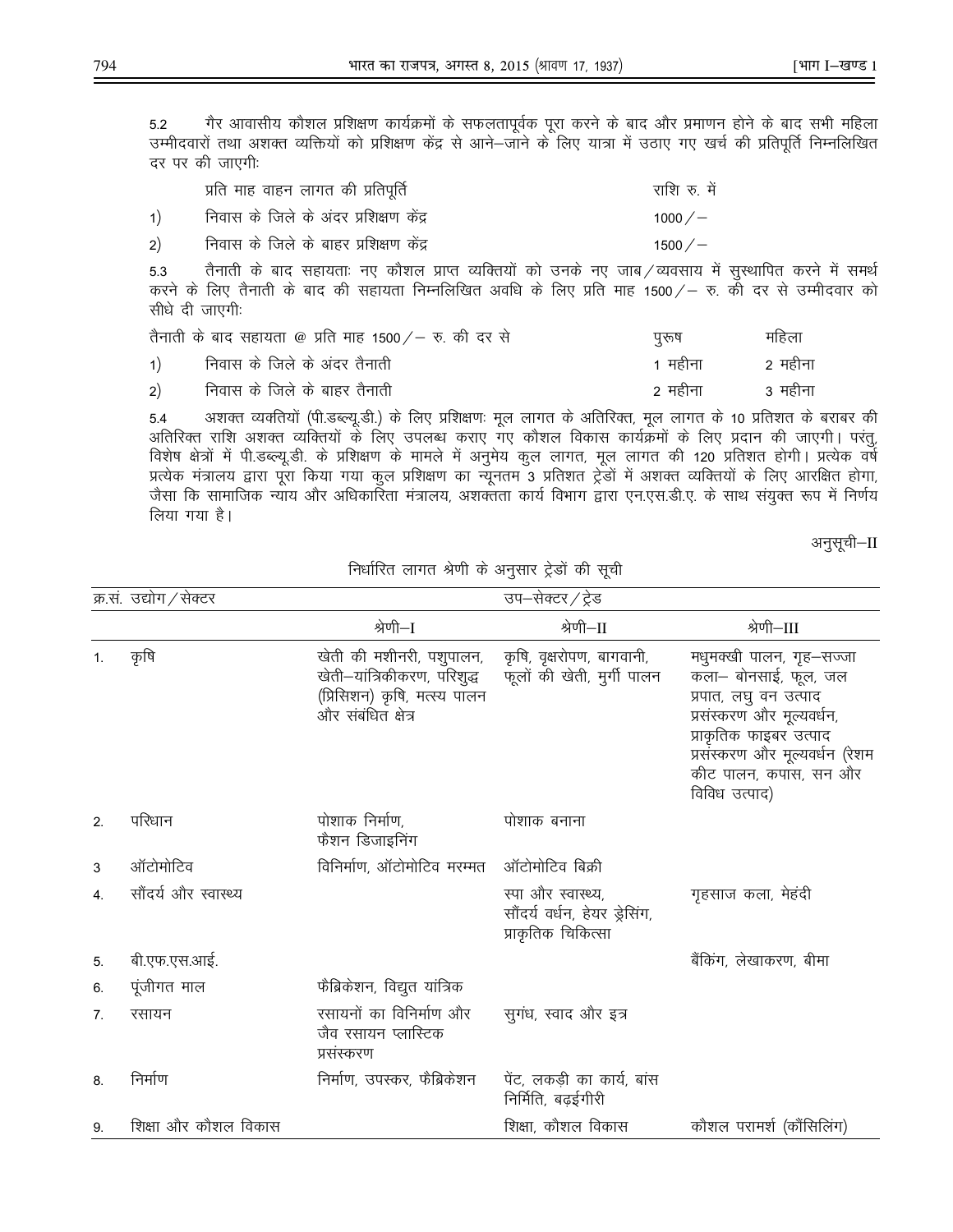$\overline{\phantom{0}}$ 

| 10. | इलेक्ट्रॉनिक              | इलेक्ट्रॉनिक सिस्टम डिजाइन<br>और विनिर्माण–रेफ्रीजेरेशन<br>और एयर कडीशनिग | उपभोक्ता इलेक्ट्रॉनिक,<br>बिक्री और सेवा                                                                                                                                      |                                                                                                                                                                                                                                                                                     |
|-----|---------------------------|---------------------------------------------------------------------------|-------------------------------------------------------------------------------------------------------------------------------------------------------------------------------|-------------------------------------------------------------------------------------------------------------------------------------------------------------------------------------------------------------------------------------------------------------------------------------|
| 11. | फास्ट मूविंग उपभोक्ता माल |                                                                           |                                                                                                                                                                               | फास्ट मूविंग उपभोक्ता माल                                                                                                                                                                                                                                                           |
| 12. | खाद्य प्रसंस्करण उद्योग   | खाद्य प्रसंस्करण क्षेत्र                                                  |                                                                                                                                                                               | खाद्य प्रसंस्करण सेक्टर जैसे<br>दुग्ध उत्पाद, फल, सब्जी<br>उत्पादन, अन्न और अन्न<br>उत्पाद, खाद्यान्न (मिलिंग<br>सहित), खाद्य तेल और वसा,<br>मांस और मांस उत्पाद, मछली<br>और मछली उत्पाद, मिठाई और<br>मिष्ठान्न, पेय, एरेटेड वाटर और<br>सॉफ्ट ड्रिंक, खाद्य उत्पादों की<br>पैकेजिंग |
| 13. | फर्नीचर और साज–सज्जा      |                                                                           | फर्नीचर बनाना                                                                                                                                                                 |                                                                                                                                                                                                                                                                                     |
| 14. | रत्न और आभूषण             | रत्न और आभूषण विनिर्माण                                                   |                                                                                                                                                                               | गृहसाज कला और आभूषण                                                                                                                                                                                                                                                                 |
| 15. | ग्रीन कौशल                | नवीकरणीय ऊर्जा                                                            |                                                                                                                                                                               | वर्षा जल संचयन, ग्रीन रिटेल,<br>संबद्ध ग्रीन कौशल                                                                                                                                                                                                                                   |
| 16. | हथकरघा और हस्तशिल्प       | हथकरघा                                                                    | पीतलकारी, खादी,<br>कारपेट, हस्तशिल्प                                                                                                                                          | हस्त निर्मित कागज और कागज<br>उत्पाद, गृहसाज कला– मिट्टी<br>के बर्तनों की पेंटिंग, गृहसाज<br>काष्ठ कला                                                                                                                                                                               |
| 17. | स्वास्थ्य देख–रेख         | (ii) चिकित्सा और सेवा<br>नर्सिंग— मशीन तकनीशियन                           | सामुदायिक स्वास्थ्य देख—रेख,  संबद्ध स्वास्थ्य देख—रेख<br>स्वास्थ्य देख–रेख, सहायक,<br>निवारक स्वास्थ्य देख—रेख<br>(पोषण और स्वास्थ्य शिक्षा<br>तथा स्वास्थ्य काउंसिलिंग सहित |                                                                                                                                                                                                                                                                                     |
| 18. | इस्ट्रूमेटेशन             | प्रक्रिया इस्ट्रूमेंटेशन                                                  |                                                                                                                                                                               |                                                                                                                                                                                                                                                                                     |
| 19. | लौह और इस्पात             | फाउंडरी (स्पंज लौह सहित)                                                  |                                                                                                                                                                               |                                                                                                                                                                                                                                                                                     |
| 20. | आई.टी.–आई.टी.ई.एस.        |                                                                           | सूचना और संचार प्रौद्योगिकी                                                                                                                                                   |                                                                                                                                                                                                                                                                                     |
| 21. | चमडा                      | चमड़े के जूते और चमड़े से<br>बने खेल के सामान का निर्माण                  |                                                                                                                                                                               |                                                                                                                                                                                                                                                                                     |
| 22. | जीवन विज्ञान              | फार्मास्युटिकलों का विनिर्माण फार्मास्युटिकलों की बिक्री                  |                                                                                                                                                                               |                                                                                                                                                                                                                                                                                     |
| 23. | लॉजिस्टिक                 |                                                                           |                                                                                                                                                                               | कुरियर और लॉजिस्टिक                                                                                                                                                                                                                                                                 |
| 24. | प्रबंधन                   |                                                                           |                                                                                                                                                                               | सामग्री प्रबंधन, व्यापार और<br>वाणिज्य                                                                                                                                                                                                                                              |
| 25. | विनिर्माण                 | उत्पादन और विनिर्माण                                                      |                                                                                                                                                                               |                                                                                                                                                                                                                                                                                     |
| 26. | समुद्री इंजीनियरिंग       | समुद्री इंजीनियरिंग, पोत<br>निर्माण                                       |                                                                                                                                                                               |                                                                                                                                                                                                                                                                                     |
| 27. | मीडिया और मनोरंजन         | एनिमेशन                                                                   | निर्माण सहायता,<br>मीडिया प्रिंटिंग                                                                                                                                           | फिल्म निर्माण                                                                                                                                                                                                                                                                       |
| 28. | खनन (माइनिंग)             | खनन (माइनिंग)                                                             |                                                                                                                                                                               |                                                                                                                                                                                                                                                                                     |
| 29. | संगीत                     | संगीत यंत्र का निर्माण                                                    | यत्र संबंधी संगीत सेवा                                                                                                                                                        |                                                                                                                                                                                                                                                                                     |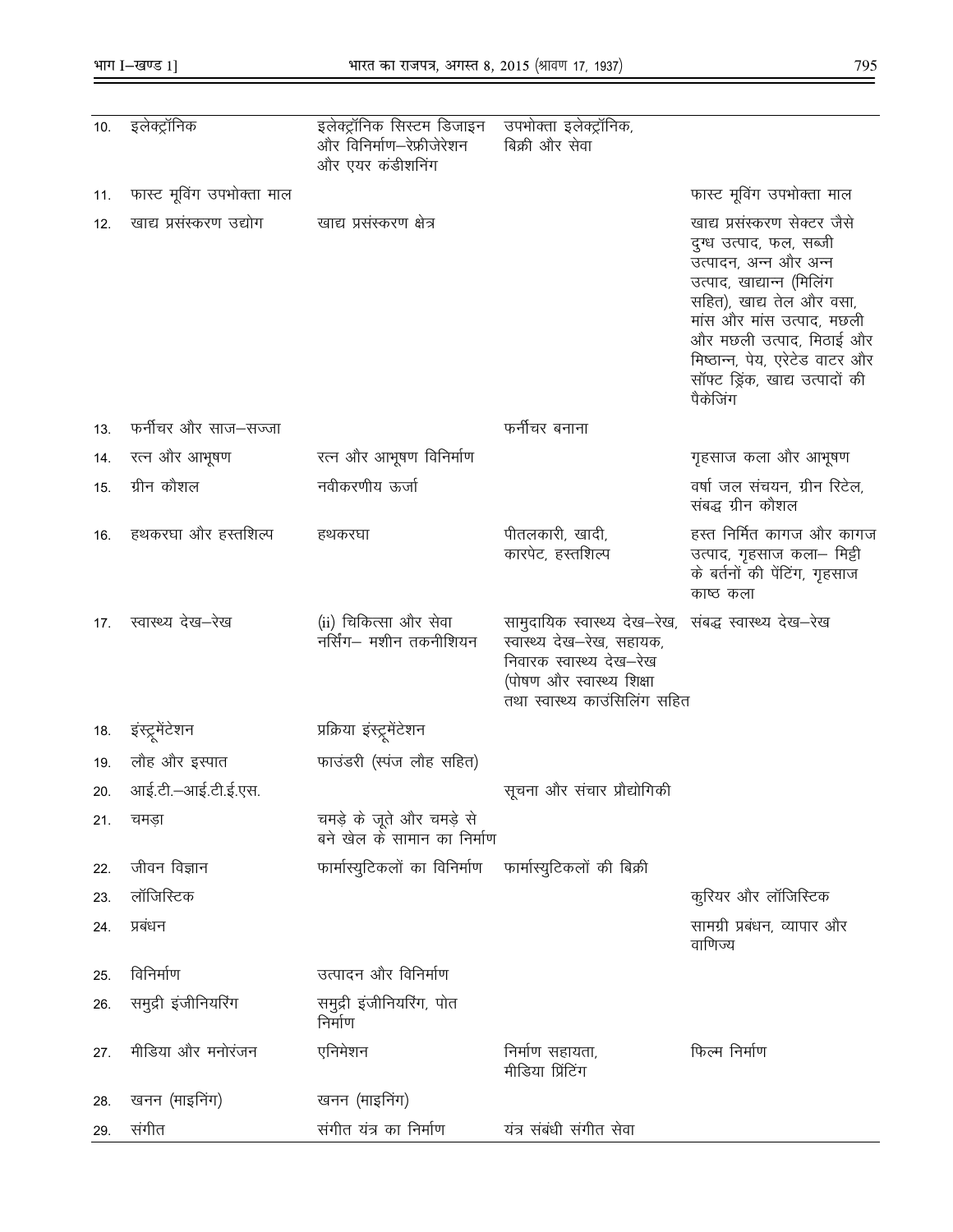| 30. | प्लंबिंग                                           | प्लंबिंग                                                                                         |                                                                   |                                                                 |
|-----|----------------------------------------------------|--------------------------------------------------------------------------------------------------|-------------------------------------------------------------------|-----------------------------------------------------------------|
| 31. | बिजली और ऊर्जा                                     | विद्युत औद्योगिक इलेक्ट्रीशियन घरेलू इलेक्ट्रीशियन                                               |                                                                   |                                                                 |
| 32. | रिटेल                                              |                                                                                                  | स्टोर प्रचालन, एफएमसीजी                                           | रिटेल                                                           |
| 33. | रबड                                                | विनिर्माण                                                                                        | रबड़, नर्सरी / वृक्षरोपण                                          |                                                                 |
| 34. | सुरक्षा                                            |                                                                                                  | सुरक्षा, अग्नि और सुरक्षा<br>इंजीनियरी                            |                                                                 |
| 35. | खेल                                                | खेल के सामान का विनिर्माण                                                                        | खेल सेवा                                                          |                                                                 |
| 36. | टेलीकाम                                            | नेटवर्क और अवसंरचना<br>प्रबंधन                                                                   | टेलीकाम सेवा प्रदाता,<br>हैण्डसेट का विक्रय और सेवा               |                                                                 |
| 37. | वस्त्र (टेक्सटाइल्स)                               | कताई, बुनाई, टेक्सटाइल्स,<br>सिलाई और सूती, मानव<br>निर्मित अन्य सिंथेटिक<br>फाइबर का प्रसंस्करण |                                                                   |                                                                 |
| 38  | पर्यटन और आतिथ्य सत्कार                            | खाद्य उत्पाद, कुकिंग                                                                             | आतिथ्य सत्कार, एफएण्डबी<br>सेवा और हाउसकीपिंग                     | यात्रा और पर्यटन                                                |
| 39. | पारपरिक / परपरागत सेक्टर शीशे के बर्तन (ग्लासवेयर) |                                                                                                  | पेंटिंग और खिलौना बनाना                                           | घडी – मरम्मत                                                    |
| 40. | अन्य सेक्टर                                        | ऐसा कोई ट्रेड जो उपर्युक्त<br>किन्हीं श्रेणियों में न आ<br>पाए हों                               | ऐसा कोई ट्रेड जो उपर्युक्त<br>किन्हीं श्रेणियों में न आ<br>पाए हो | ऐसा कोई ट्रेड जो उपर्युक्त<br>किन्हीं श्रेणियों में न आ पाए हों |

अनुसूची–III

# आवासीय प्रषिक्षण लागत के लिए भारतीय शहरों का श्रेणीकरण

|                | क्र.स. राज्य | "X" के रूप में वर्गीकृत शहर              | "Y" के रूप में वर्गीकृत शहर                                                                                                  |
|----------------|--------------|------------------------------------------|------------------------------------------------------------------------------------------------------------------------------|
| 1 <sub>1</sub> | आंध प्रदेश   |                                          | विजयवाड़ा [शहरी समूहन(यू.ए.)], विशाखपट्टनम (यू.ए.), गुटूर (यू.ए.)                                                            |
| 2.             | असम          |                                          | गुवाहाटी (यू.ए.)                                                                                                             |
| 3.             | बिहार        |                                          | पटना (यू.ए.)                                                                                                                 |
| 4.             | चंडीगढ़      |                                          | चडीगढ़ (यू.ए.)                                                                                                               |
| 5.             | छत्तीसगढ़    |                                          | दुर्ग-भिलाई नगर (यू.ए.); रायपुर (यू.ए.)                                                                                      |
| 6.             | दिल्ली       | दिल्ली राष्ट्रीय राजधानी क्षेत्र (यू.ए.) |                                                                                                                              |
| 7.             | गुजरात       |                                          | अहमदाबाद(यू.ए.), राजकोट (यू.ए.), जामनगर (यू.ए.), बडोदरा (यू.ए.)                                                              |
| 8.             | हरियाणा      |                                          | फरीदाबाद                                                                                                                     |
| 9.             | जम्मू—कश्मीर |                                          | श्रीनगर (यू.ए.), जम्मू (यू.ए.)                                                                                               |
| 10.            | झारखण्ड      |                                          | जमशेदपुर (यू.ए.), धनबाद                                                                                                      |
| 11.            | कर्नाटक      | बेंगलूरू (यू.ए.)                         | बेलगाम (यू.ए.), हुबली—धारवाड़, मंगलौर (यू.ए.)                                                                                |
| 12.            | केरल         |                                          | कोझीकोड (यू.ए.), कोच्चि (यू.ए.), तिरूवनंतपुरम (यू.ए.)                                                                        |
| 13.            | मध्य प्रदेश  |                                          | ग्वालियर (यू.ए.), इंदौर (यू.ए.), भोपाल (यू.ए.), जबलपुर                                                                       |
| 14.            | महाराष्ट्र   | ग्रेटर मुंबई (यू.ए.)                     | अमरावती, नागपुर (यू.ए.), औरंगाबाद (यू.ए.), नासिक (यू.ए.), भिवडी<br>(यू.ए.), पुणे (यू.ए.), सोलापुर (यू.ए.), कोल्हापुर (यू.ए.) |
| 15.            | ओडिसा        |                                          | कटक (यू.ए.), भूवनेश्वर (यू.ए.)                                                                                               |
| 16.            | पुद्दचेरी    |                                          | पुद्दुचेरी (यू.ए.)                                                                                                           |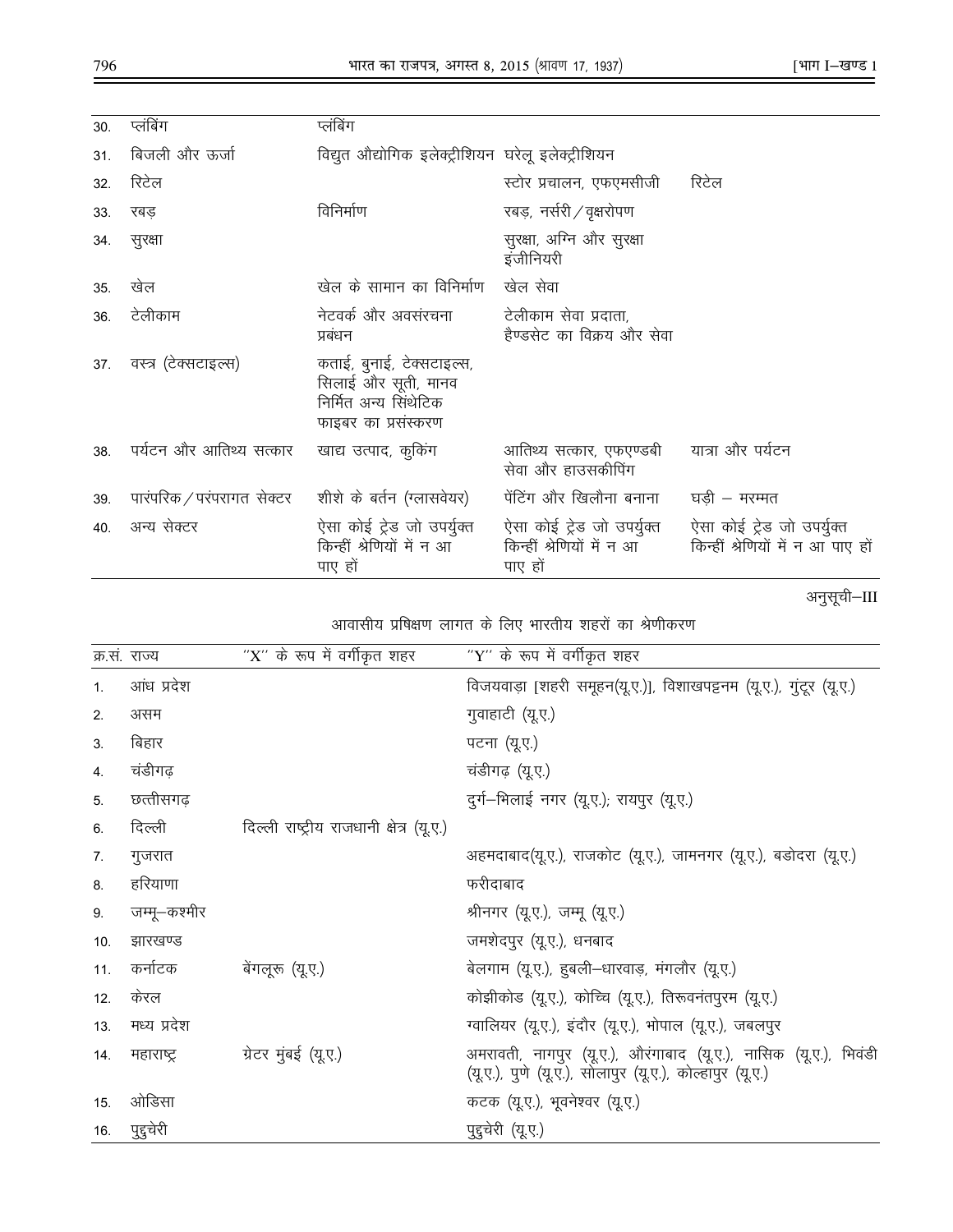|     | 17. पजाब         |                  | अमृतसर (यू.ए.), जालंधर (यू.ए.), लुधियाना                                                                                                        |
|-----|------------------|------------------|-------------------------------------------------------------------------------------------------------------------------------------------------|
| 18. | राजस्थान         |                  | बीकानेर, जयपुर, जोधपुर (यू.ए.), कोटा (यू.ए.)                                                                                                    |
|     | 19. तमिल नाडु    | चेन्नई (यू.ए.)   | सलेम (यू.ए.), तिरूप्पु (यू.ए.), कोयंबटूर (यू.ए.), तिरूचिरापल्ली (यू.ए.),<br>मदुरै (यू.ए.)                                                       |
|     | 20. तेलंगाना     | हैदराबाद (यू.ए.) | वारांगल (यू.ए.)                                                                                                                                 |
|     | 21. उत्तर प्रदेश |                  | मुरादाबाद (यू.ए.), मेरठ (यू.ए.), गाजियाबाद(यू.ए.), अलीगढ़ (यू.ए.),<br>लखनऊ (यू.ए.), बरेली (यू.ए.), कानपुर (यू.ए.), इलाहाबाद (यू.ए.),<br>गोरखपुर |
| 22. | उत्तराखण्ड       | कोलकाता (यू.ए.)  | देहरादून (यू.ए.)                                                                                                                                |
| 23. | पश्चिम बंगाल     |                  | आसनसोल(यू.ए.)                                                                                                                                   |
|     |                  |                  |                                                                                                                                                 |

विभिन्न राज्यों / संघ राज्य क्षेत्रों में ऐसे सभी अन्य शहरों / कस्बों, जिन्हें "X" अथवा "Y" के रूप में वर्गीकृत नहीं किया गया है, को "Z" के रूप में वर्गीकृत किया गया है।

(शहरों / कस्बों का उपर्युक्त श्रेणीकरण, 2008 में छठे वेतन आयोग के अनुसार एच.आर.ए. के भुगतान के लिए भारतीय शहरों / कस्बों के श्रेणीकरण से अपनाया गया है)

अनुसूची–IV

#### वित्त पोषण

1. भुगतान जारी करने की अनुसूची: प्रषिक्षण प्रदाताओं को निधियां निम्नलिखित अनुसूची के अनुसार जारी की जाएंगी:

| किस्त                                                                                                   |                                                                                                                                      |            | कुल लागत की प्रतिशतता                                                                                                                       | उपलब्धि के मानक                                                                                                                                                                                                                                                                                                    |
|---------------------------------------------------------------------------------------------------------|--------------------------------------------------------------------------------------------------------------------------------------|------------|---------------------------------------------------------------------------------------------------------------------------------------------|--------------------------------------------------------------------------------------------------------------------------------------------------------------------------------------------------------------------------------------------------------------------------------------------------------------------|
| प्रथम                                                                                                   |                                                                                                                                      |            | प्रत्येक प्रशिक्षार्थी से वापसी योग्य वसूली गई<br>प्रतिभूति जमा का सकल राशि घटा कर 30 प्रतिशत                                               | प्रशिक्षण बैच शुरू होने पर                                                                                                                                                                                                                                                                                         |
| द्वितीय                                                                                                 |                                                                                                                                      | 30 प्रतिशत |                                                                                                                                             | प्रथम किस्त का 70 प्रतिशत उपयोग किए जाने पर और न्यूनतम<br>70 प्रतिशत प्रारंभिक प्रशिक्षार्थियों के बने रहने के साथ प्रशिक्षण<br>के चलते रहने पर                                                                                                                                                                    |
| तृतीय                                                                                                   |                                                                                                                                      |            | 20 प्रतिशत + प्रत्येक प्रमाणित प्रशिक्षार्थी से वसूली<br>गई वापसी योग्य प्रतिभूति जमा की सकल राशि                                           | सफल प्रशिक्षार्थियों का प्रशिक्षण और प्रमाणन पूरा होने पर                                                                                                                                                                                                                                                          |
| चतुर्थ                                                                                                  |                                                                                                                                      | 20 प्रतिशत |                                                                                                                                             | निम्नलिखित पर आधारित परिणाम                                                                                                                                                                                                                                                                                        |
| 2.                                                                                                      | प्रशिक्षण लागत का 20 प्रतिशत जो परिणाम (चतुर्थ किस्त) से जुड़ी होती है, निम्नलिखित के अध्यधीन प्रशिक्षण प्रदाता को<br>जारी की जाएगी: |            |                                                                                                                                             |                                                                                                                                                                                                                                                                                                                    |
|                                                                                                         | (i)                                                                                                                                  |            | प्रशिक्षण प्रदाता, अनुबंध—II पैरा 4.1 (I), (II) और (III), 4.2 और 4.3 के अंतर्गत प्राप्त परिणाम पर 100 प्रतिशत<br>भुगतान के लिए पात्र होंगे; |                                                                                                                                                                                                                                                                                                                    |
| प्रशिक्षण प्रदाता को निम्नलिखित में से किसी की उपलब्धि पर यथा अनुपात आधार पर भुगतान किया जाएगाः<br>(ii) |                                                                                                                                      |            |                                                                                                                                             |                                                                                                                                                                                                                                                                                                                    |
|                                                                                                         |                                                                                                                                      | क)         |                                                                                                                                             | नई भर्ती के मामले में 50 से 69 प्रतिशत उन लोगों की तैनाती जिन्हें प्रशिक्षण पूरा होने के 3 महीने के अंदर<br>'कम से कम 50 प्रतिशत न्यूनतम मजदूरी रोजगार प्रमाणित प्रशिक्षार्थी' के रूप में प्रमाणित किया गया हो।                                                                                                    |
|                                                                                                         |                                                                                                                                      | ख)         | कम से कम 3 प्रतिशत पारिश्रमिक की वृद्धि।                                                                                                    | 50–69 प्रतिशत प्रमाणित उम्मीदवार और पुनः कौशलीकरण तथा कौशल उन्नयन के मामले में 14 महीने के अंदर                                                                                                                                                                                                                    |
|                                                                                                         |                                                                                                                                      | ग)         |                                                                                                                                             | व्यावसायिक ट्रेड या क्राफ्ट में अनुभवजन्य प्रशिक्षण की 50–69 प्रतिशत औपचारिक मान्यता और प्रमाणन जिससे<br>तत्काल या परवर्ती उत्पादन चक्र के लिए संबंधित कौशल श्रेणी के उम्मीदवारों की मजदूरी में समुचित वृद्धि हो<br>अथवा स्व—रोजगार के मामले में अनुबंध I के पैरा 4.1 (III) के अंतर्गत दी गई शर्तें पूरी होती हों। |

(iii) यदि नई भर्ती के मामले में एक वर्ष की अवधि में प्राप्त परिणाम/पुनः कौशलीकरण और कौशल उन्नयन के मामले में 14 महीने में प्राप्त परिणाम नीचे दी गई परिभाषा के अनुसार असंतोषजनक रहता है तो प्रशिक्षण प्रदाता को उस ट्रेड/केंद्र विशेष में प्रशिक्षण को बंद कर देने के लिए कहा जाएगा और यथा अनुपात आधार पर उसे भुगतान किया जाएगा:

797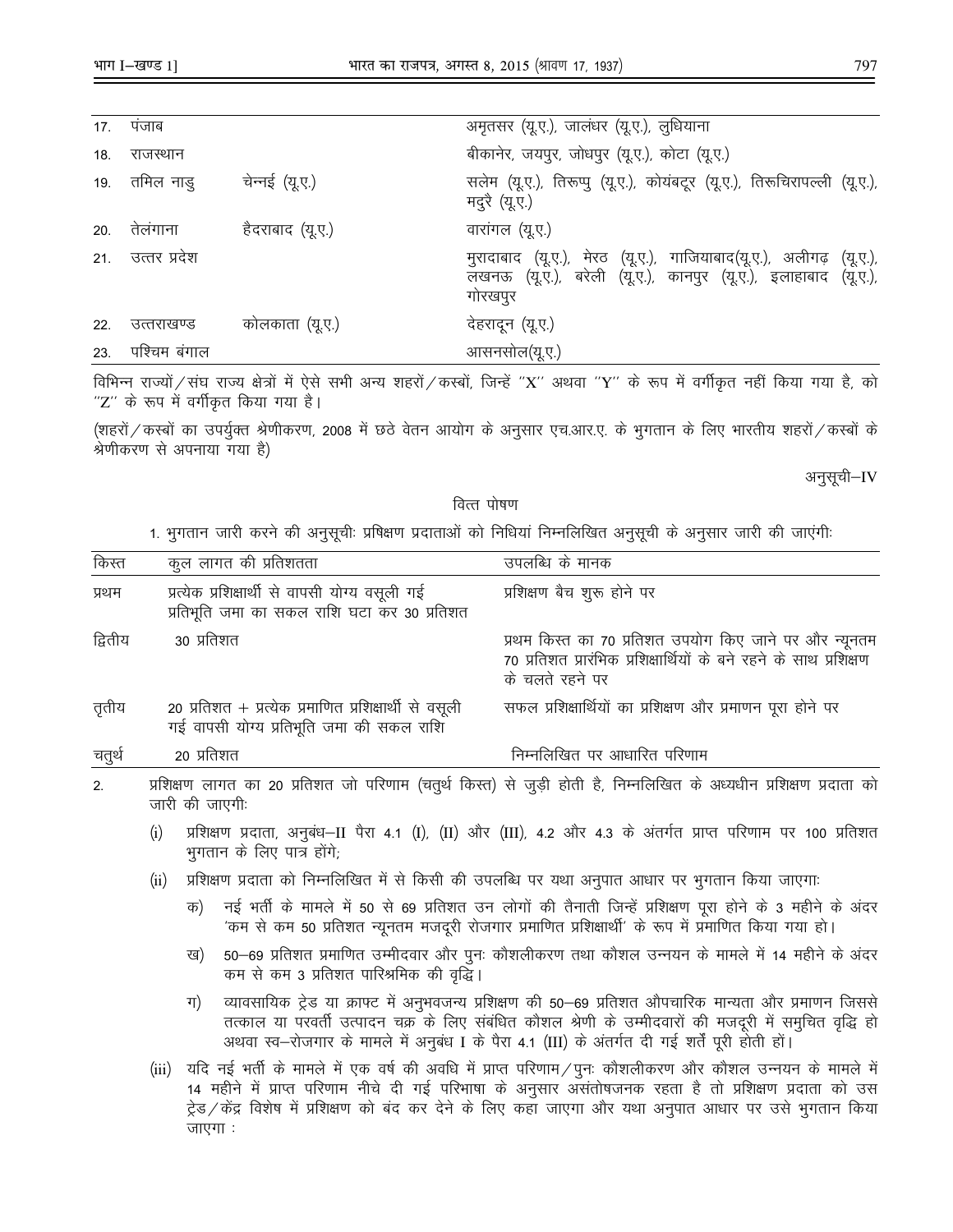- नई भर्ती के मामले में प्रशिक्षण पूरा होने के 3 महीने के अंदर 'कम से कम 50 प्रतिशत न्यूनतम मजदूरी रोजगार क) प्रमाणित प्रशिक्षार्थी' के रूप में प्रमाणित प्रशिक्षार्थियों की 49 प्रतिशत और उससे नीचे तैनाती की संख्या होने पर।
- पूनः कौशलीकरण तथा कौशल उन्नयन के मामले में 14 महीने के अंदर कम से कम 3 प्रतिशत पारिश्रमिक की ख) वृद्धि वाले 49 प्रतिशत और उससे नीचे प्रमाणित उम्मीदवारों की संख्या होने पर।
- ग $)$ व्यावसायिक ट्रेड या क्राफ्ट के अंतर्गत अनुभवजन्य प्रशिक्षण के मामले में औपचारिक मान्यता और प्रमाणन, जिससे तत्काल या परवर्ती उत्पादन चक्र के लिए संबंधित कौशल श्रेणी के उम्मीदवारों की मजदूरी में समुचित वृद्धि अथवा स्वरोजगार के मामले में अनुबंध–I के पैरा 4.1 (iii) के अंतर्गत दी गई शर्तें पूरी करने वाले उम्मीदवारों की संख्या 49 प्रतिशत और उससे नीचे होने पर। उक्त प्रकार के नियोजन खत्म होने पर संबंधित मंत्रालय, कार्य निष्पादन से संबंधित सभी कारकों पर सावधानी पूर्वक विचार करने के बाद ऐसे प्रशिक्षण प्रदाता को स्कीम / परियोजना के कार्यान्वयन से हटा लिया जाए या नहीं, पर तुरंत निर्णय लेगा। संबंधित मंत्रालय द्वारा प्रशिक्षण प्रदाता को पैनल में से हटा दिए जाने की कार्रवाई अन्य सभी संबंधित मंत्रालयों को सूचित करते हुए मंत्रालय द्वारा पद नामित मंत्रालय/एजेंसी को सूचित करते हुए की जाएगी। प्रशिक्षण प्रदाता को संबंधित मंत्रालय द्वारा पैनल से हटा दिए जाने की अधिसूचना की तारीख से कम से कम एक वर्ष के अंतराल के बाद ट्रेड के लिए पैनल में शामिल किए जाने हेतु पुनः आवेदन करने का अवसर प्राप्त होगा।
- (iv) प्रति उम्मीदवार अधिकतम 5000/— रु. के अध्यधीन कुल प्रशिक्षण लागत के 10 प्रतिशत के बराबर की राशि, किसी बैच के कम से कम 90% उम्मीदवारों से संबंधित ब्योरों को समेकित एम.आई.एस. में प्रविष्टिकरण किए जाने के बाद ही जारी की जाएगी।
- जो प्रशिक्षण प्रदाता निर्धारित परिणामों से आगे बढ जाते हैं उनको प्रोत्साहित करने के लिए निम्नलिखित अतिरिक्त प्रोत्साहन  $3<sub>l</sub>$ प्रदान किया जाएगाः
	- जहां परिणाम 70 प्रतिशत से 85 प्रतिशत से ऊपर है, प्रशिक्षण प्रदाता को प्रति उम्मीदवार मूल लागत का 3000/– रु.  $(i)$ की अतिरिक्त राशि अदा की जाएगी।
	- जहां परिणाम 85 प्रतिशत से ऊपर है, प्रशिक्षण प्रदाता को प्रति उम्मीदवार मूल लागत का 5000/— रु. की अतिरिक्त  $(ii)$ राशि अदा की जाएगी।

ज्योत्सना सितलिंग संयुक्त सचिव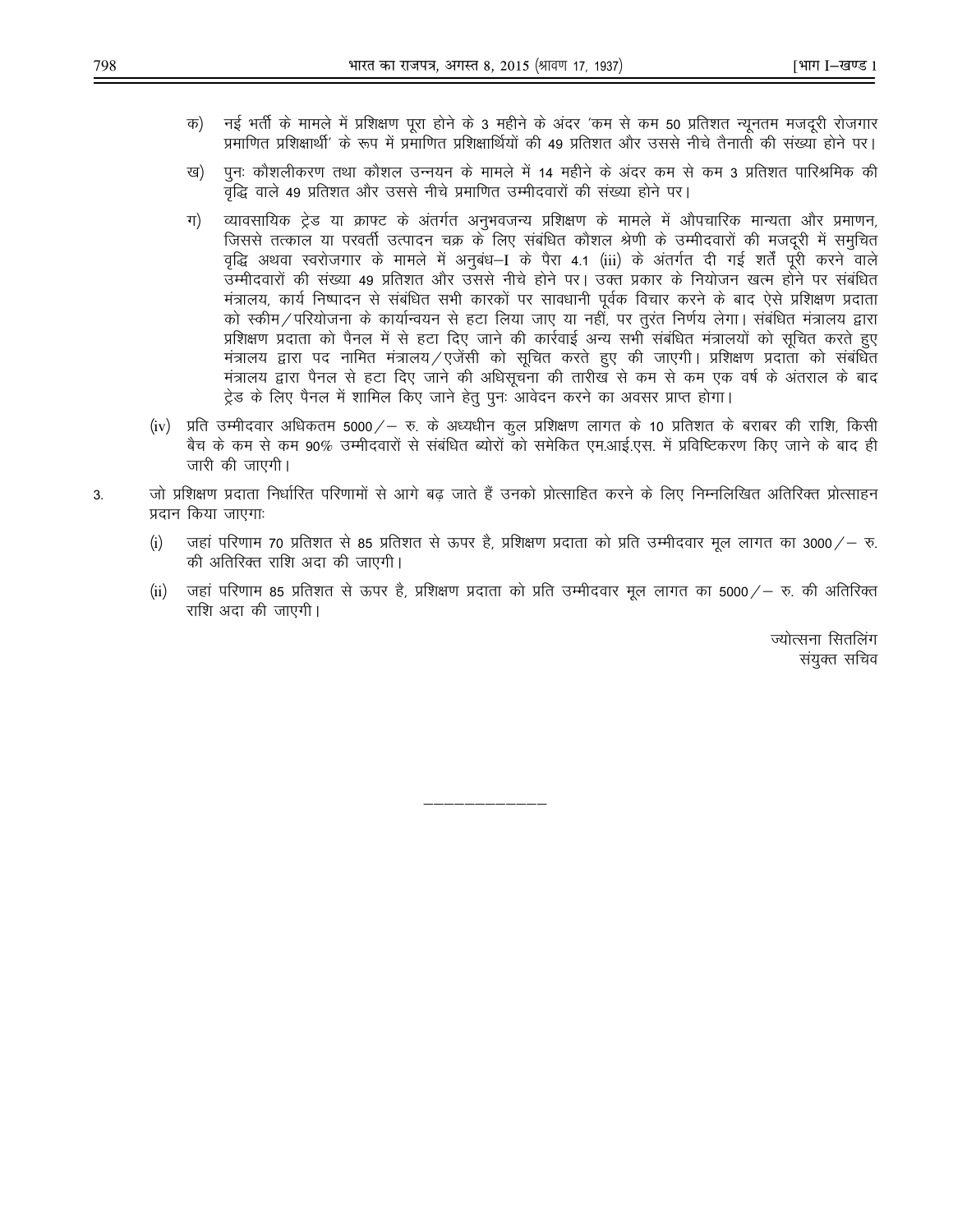#### MINISTRY OF AGRICULTURE

#### (DEPARTMENT OF AGRICULTURE & COOPERATION)

## New Delhi, the  $6<sup>th</sup>$  July 2015

No. 8-217/2004-PP.I (Pt.)—In partial modification of Government of India, Ministry of Agriculture, Department of Agriculture & Cooperation Notification No.8-97/91-PP.I dated 26.11.1993 as amended from time to time it is hereby notified for general information that the following entries shall be included by way of addition or replacement under the relevant heads specifying officers, by designation, who are authorized to inspect, fumigate or disinfect and grant phytosanitary certificates in respect of plants and plant materials intended for export to other countries Governments of which require such certificates:

#### I. Central Government

- (xlii) The Officer-in-Charge, Plant Quarantine Station, Ahmedabad, (Gujarat) [Code No. 'C' (PPQS) 1 (42)]
- (xliii) The Officer-in-Charge, Plant Quarantine Station, Calicut, (Kerala) [Code No. 'C' (PPQS) 1 (43)]
- (xliv) The Officer-in-Charge, Plant Quarantine Station, Coimbatore, (Tamil Nadu) [Code No. 'C' (PPQS) 1 (44)]
- (xlv) The Officer-in-Charge, Plant Quarantine Station, Haldia (West Bengal) [Code No. 'C' (PPQS) 1 (45)]
- (xlvi) The Officer-in-Charge, Plant Quarantine Station, JNPT Mumbai (Maharashtra) [Code No. 'C' (PPQS) 1 (46)]
- (xlvii) The Officer-in-Charge, Plant Quarantine Station, Krishnapattnam, (Andhra Pradesh) [Code No. 'C' (PPQS) 1 (47)]
- (xlviii) The Officer-in-Charge, Plant Quarantine Station, ICD, Tuglakabad (New Delhi) [Code No. 'C' (PPQS) 1 (48)]
- (xlix) The Officer-in-Charge, Plant Quarantine Station, Moreh, (Imphal) [Code No. 'C' (PPQS) 1 (49)]

 UTPAL KUMAR SINGH Joint Secretary

Note: The original notification was issued by Department of Agriculture & Cooperation vide notification no. 8-97/91-PP.I dated 26.11.1993 and subsequently modified vide notification no. 8-97/91-PP.I dated 25.11.97, notification no. 8-70/98-PP.I dated 30.09.1999, notification no. 8-86/2000-PP.I dated 06.11.2001, notification no. 8-86/2000-PP.I dated 06.05.2002, notification no. 8-86/2000-PP.I dated 30.05.2002, notification no. 8-33/2003-PP.I dated 7.6.2004, notification no.8-217/2004- PP.I(pt.) dated 11.05.05, notification no.8-217/2004-PP.I(pt.) dated 20.06.05, notification no.8-217/2004-PP.I(pt.) dated 8.12.05, notification no.8-217/2004-PP.I(pt.) dated 9.1.06, notification no.8-217/2004-PP.I(pt.) dated  $26<sup>th</sup>$  December, 2011 and notification no. 8-217/2004-PP.I(pt.) dated  $30<sup>th</sup>$  January, 2013.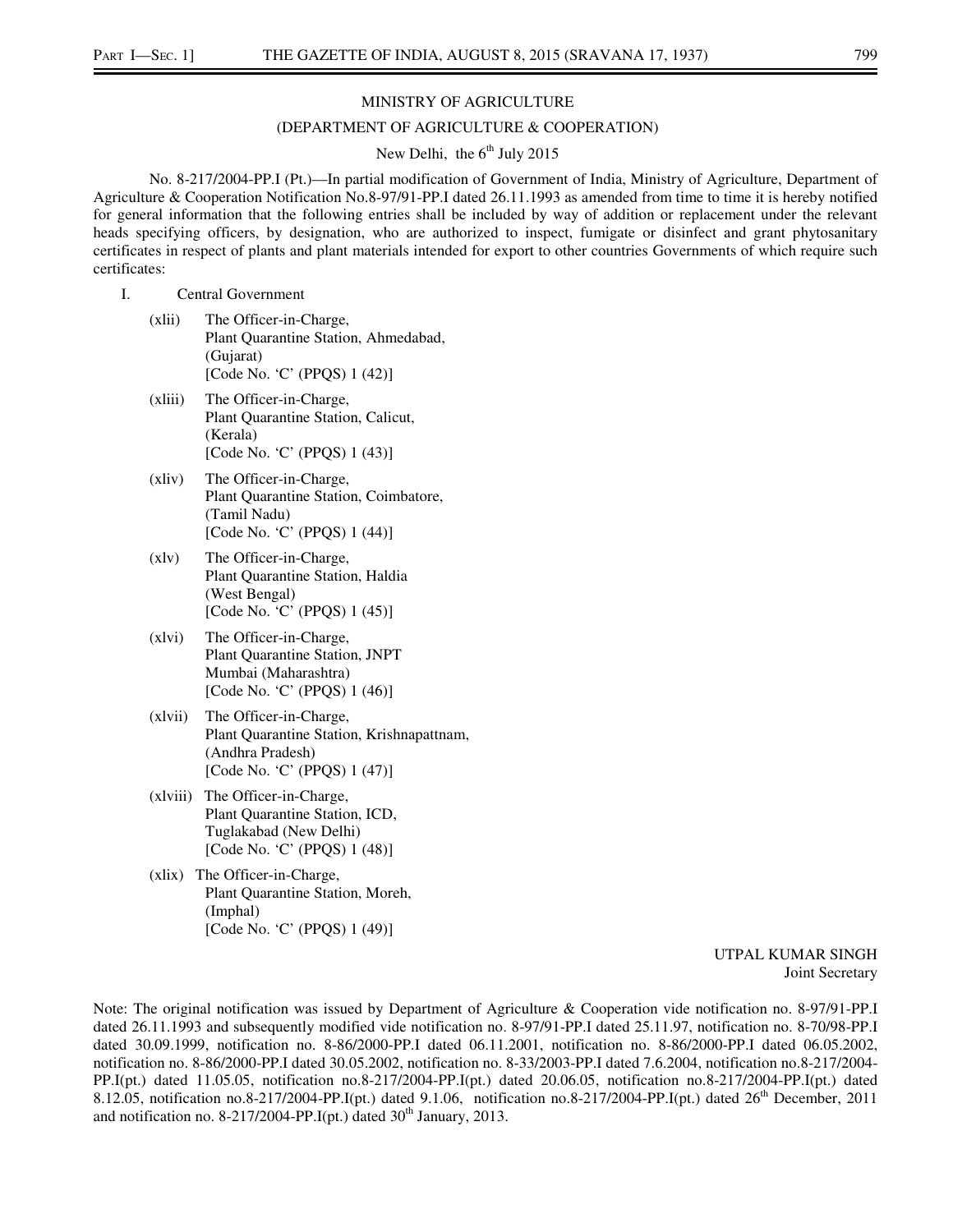### MINISTRY OF SKILL DEVELOPMENT AND ENTREPRENEURSHIP

## New Delhi-110001, the  $15<sup>th</sup>$  July 2015

No. H-22011/2/2014-SDE-I—In order to bring about uniformity and standardization in the implementation of various Skill Development Schemes by different Central Ministries / Departments, the Government of India has approved constitution of a Common Norm Committee as the apex body to update and suitably revise the Common Norms with the following composition:-

- (i) Secretary, Ministry of Skill Development and Entrepreneurship Chairman
- (ii) Director General, National Skill Development Agency (NSDA) Member
- (iii) MD & CEO, National Skill Development Corporation (NSDC) Member
- (iv) Representative not below the rank of Joint Secretary of Department of Expenditure, Ministry of Finance Member
- (v) Representative not below the rank of Joint Secretary of three ministries engaged in skill development programmes - Member
- (vi) Principal Secretary in charge of skill development programme/mission in three states (on rotational basis) Member
- (vii) Joint Secretary, Ministry of Skill Development and Entrepreneurship Member Secretary.
- 2. The Committee may invite Training Providers, Institute of Cost Accountants of India (ICAI) and other such experts and stakeholders as it may consider necessary in discharge of its functions.
- 3. Terms of Reference of Common Norms Committee:-
	- (i) To harmonize the functioning of various skill development schemes and bring about uniformity and standardization among them.
	- (ii) To review/revise training cost for skill development programmes
	- (iii) To review/revise funding norms for skill development programmes
	- (iv) To review/revise categorization of courses/trade for training cost
	- (v) To designate an agency and approve the process of empanelment of Training Providers/Assessors at the national level through that agency and validate the process to be adopted by the State Government through that agency.
- 4. The Committee will be empowered to amend/revise the Schedules of the Notification at Annexure-I.
- 5. The Committee shall meet once every year or upon request of any Ministry/Department/other stakeholders. Provided that there shall be a minimum of six months between any two reviews of the Common Norms Committee. In its first meeting, the Common Norms Committee shall prepare a document specifying how the review, monitoring and adjustment will be done by the Committee, and what the review/evaluation will cover both qualitatively and quantitatively.
- 6. Coverage: The above Common Norms will be applicable to the Skill Development Schemes of the Government of India being implemented through various Ministries/Departments. The State Governments are also expected to align their skill development schemes with the Common Norms so as to bring in uniformity and standardization.
- 7. The provisions of this Notification will come into force from the date of its Notification. All the current projects underway would be completed as per the existing scheme and new batches would transform into new norms in every scheme and full transition would be effected from 1st April 2016.
- 8 TA/ DA, Sitting Fee and other expenditure on account of the conduct of the Meetings as admissible under the rules shall be met out of the budget provision of the Ministry of Skill Development and Entrepreneurship.

#### Annexure-1

The Common Norms for Skill Development Schemes implemented by Government of India are hereby notified as under.

1. Skill Development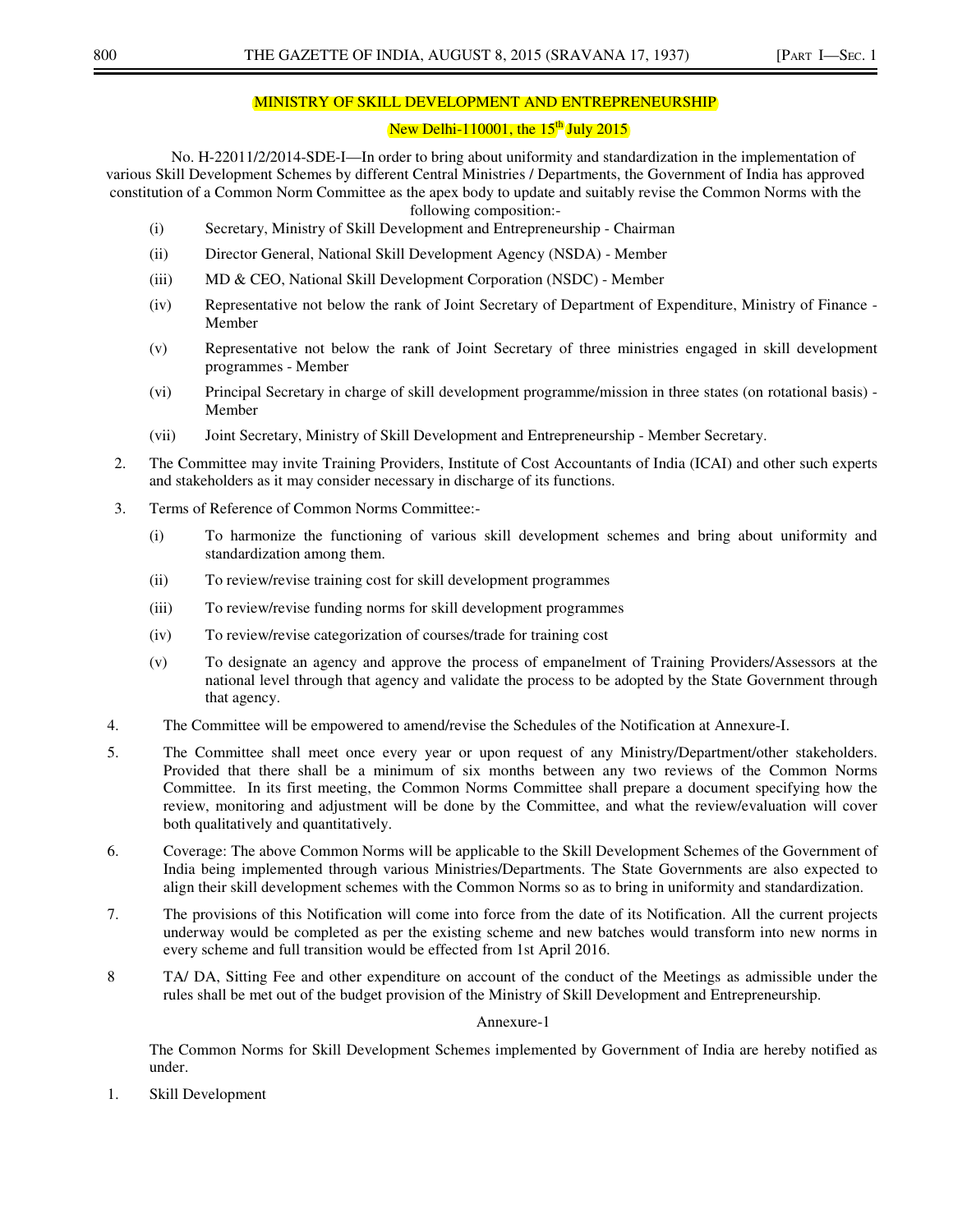Skill Development, for the purpose of any Government scheme, is defined as any domain specific demand led skill training activity leading to employment or any outcome oriented activity that enables a participant to acquire a Skill, duly assessed and certified by an independent third party agency, and which enables him/her to get wage/selfemployment leading to increased earnings, and/or improved working conditions, such as getting formal certification for hitherto informal skills, and/or moving from informal to formal sector jobs or pursue higher education/training and shall fall in the categories as per below:

- (i) For fresh entrants to the job market, the training duration to be minimum 200 hours (including practical and/or on the job training) except where prescribed by any Statute.
- (ii) In case of re-skilling or skill up-gradation of persons already engaged in an occupation, training programmes having a minimum duration of 80 hours of trainings including practical and/or on-the-job training.
- (iii) In the case of persons who have acquired Skill through informal, non-formal or experiential training in any vocational trade or craft, formal recognition and certification of such skill, if necessary after imparting bridge courses, to be treated as Skill Development.

Extension work, such as that carried out in the fields of agricultural and related activities, public health etc. would be recorded as an activity distinct from skill development. These would need to be programmes of durations of 32 hours or more, which leads to any economic or social benefit that may not be immediately measurable, and the Common cost norms would not be applicable to such extension work.

2. Skill Development Courses

Soft skills (which would include computer literacy, language and workplace inter-personal skills relevant for the sector/trade) would be an integral part of the skills training process and must be suitably integrated into the course modules of all the above-mentioned categories in section 1.

2.1. Alignment with the National Skills Qualifications Framework (NSQF)

All Skill Development courses offered under the scheme framework must conform to the National Skill Qualification Framework (NSQF) notified on 27.12.2013 which provides for transition of all training/educational programmes/courses so as to be NSQF compliant by the third anniversary date of the notification of the NSQF (i.e., after 27.12.2016). Government funding would not be available for any training or educational programme/course if it is not NSQF complaint. All training providers empanelled/approved by the various Ministries/Departments of the Government of India/State Governments/NSDA/NSDC/Sector Skill Councils would need to comply with this requirement of the NSQF failure to do which would lead to their de-listing by the concerned empanelling/approving authority.

3. Input Standards

3.1 While all training programmes funded under any scheme of the Government of India need to ensure that the outcomes are achieved as per these Common Norms, the following inputs may also be considered so as to ensure that adequate training infrastructure and capacity exists:

- (i) The overall training infrastructure specially the training aids and equipment being as per industry benchmarks.
- (ii) Trainers with suitable qualifications/experience being hired and each trainer to having undergone Training of Trainers (ToT).
- (iii) Industry relevant content, appropriate to the learning groups, and conforming to the requirements of NSQF/SDIS, being used.
- (iv) The student and trainer enrollment linked to Aadhar.
- (v) Assessments being video recorded if required.
- 4. Outcome of Skill Development

In addition to independent third party certification of the skilled individual, the outcomes from skill development programmes shall be as under:

4.1. For training of fresh entrants to the workforce, outcome shall be defined to include all of the following: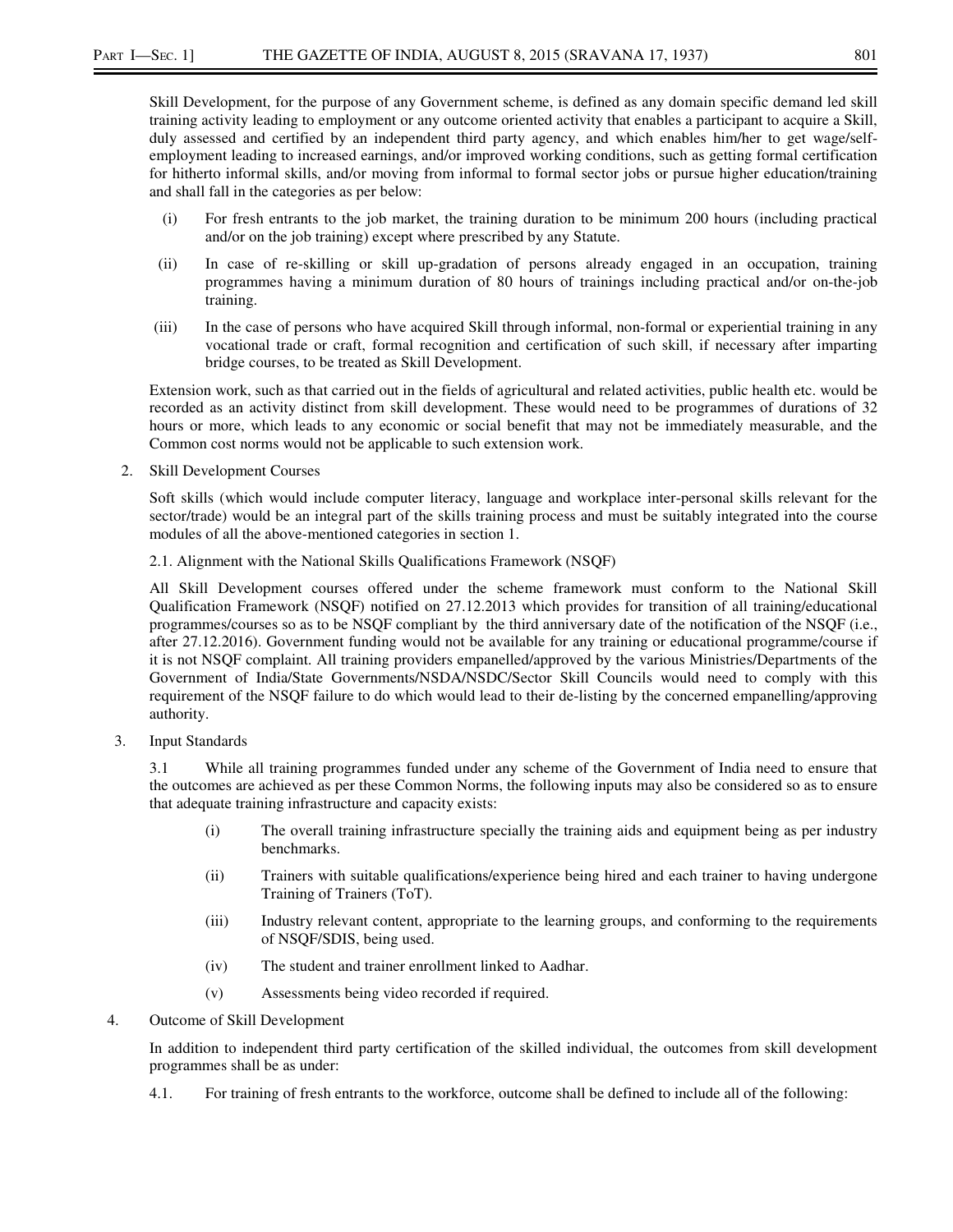Provided that the Ministries/Departments shall have freedom to alter the percentage of wage and self-employment based on specifics of the scheme that have been designed exclusively for selfemployment/entrepreneurship, nature of activity, local economy, social conditions, etc.

- (ii) In case of wage employment and recognition of prior learning, candidates shall be placed in jobs that provide wages at least equal to minimum wages prescribed and such candidates should continue to be in jobs for a minimum period of three months, from the date of placement in the same or a higher level with the same or any other employer.
- (iii) In case of self-employment, candidates should have been employed gainfully in livelihood enhancement occupations which are evidenced in terms of trade license or setting up of an enterprise or becoming a member of a producer group or proof of additional earnings (bank statement) or any other suitable and verifiable document as prescribed by the respective Ministry/Department.

4.2 In case of re-skilling or skill up-gradation of persons already engaged in an occupation, at least 70% of such persons shall have an increase of at least 3% in remuneration within 14 months of completion of the skill development training.

4.3 In case of persons who have acquired skills, through informal, non-formal or experiential training in any vocational trade or craft, the formal recognition and certification of such skills, (after imparting bridge courses if necessary) that provide appropriate increase in wages in the skill category of the candidate for immediate and subsequent production cycle in case of wage employment or meets the conditions under 3.1 (iii) in case of selfemployment will be treated as the outcome of this effort.

5. Funding Norms

Funding under skill development schemes is available for either of the following:

- (i) Meeting the capital expenditure for creation/up gradation of infrastructure for skill development training; and
- (ii) Meeting the recurring cost of training individual trainees including post-placement costs.

5.1 Rationalization of funding norms across Ministries/Departments shall enable them to monitor inputs and outcomes effectively. This shall also streamline the quality of training programmes delivered across Training Providers. Therefore, the funding norms as given in SCHEDULE–I apply to all existing and new skill development schemes that fund the training costs of individual trainees.

Provided that Skill Development schemes/components of schemes catering to the creation/ augmentation of infrastructure for training should continue functioning as per their existing norms as decided by the concerned Ministries/Departments.

5.2 Base costs Skill Development training costs under any scheme of the Government of India should be paid at the rates as given in SCHEDULE-I and as per SCHEDULE-IV in respect of each trainee who successfully completes the training and is certified:

 5.3. The trades/job roles listed in category I, II, III of SCHEDULE-II shall be aligned to National Skill Qualification Framework (NSQF) as notified vide Cabinet Notification No.8/6/2013-Invt.dated 27.12.2013. These categories were classified based on the level of capital expenditure and operational expenditure for imparting a course. The Ministries/Departments are free to identify the courses which can be classified under any of these categories and in case of those that are not covered in this list, it can be done in consultation with the industry, and thereafter seeking the approval of the Common Norms Committee.

- 5.4 The hourly rates shall be inclusive of cost components such as:
	- i. Mobilization of candidates
	- ii. Post-placement tracking/monitoring
	- iii. Curriculum
	- iv. Placement expenses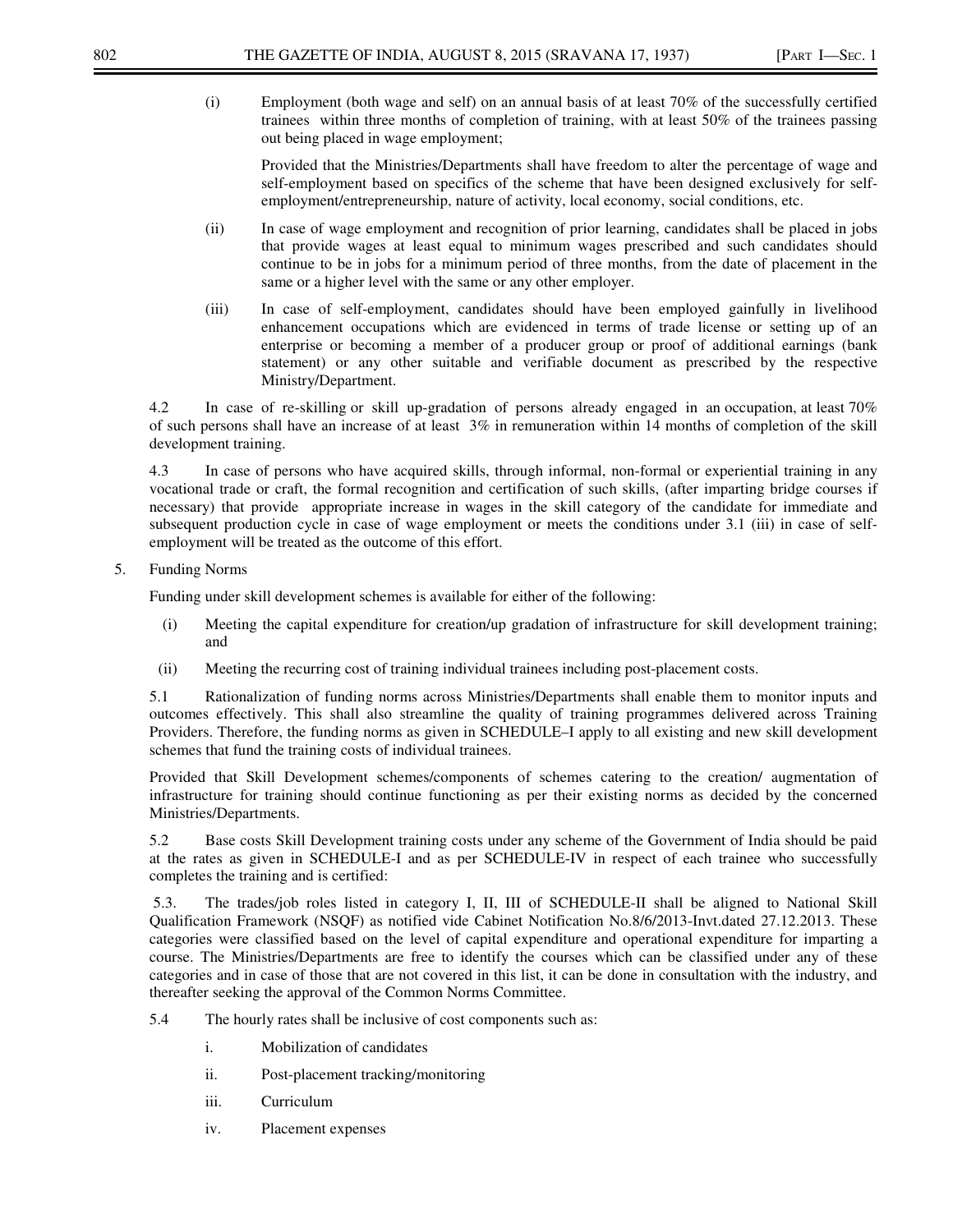- v. Trainers' training
- vi. Equipment
- vii. Amortization of Infrastructure costs/Utilities
- viii. Teaching Aid
- ix. Raw material
- x. Salary of trainers

5.5 Any deviation from these norms would be permissible after the approval of the Common Norms Committee.

5.6 Support for Boarding & Lodging: Certain additional cost heads would be permissible as per below:

 $(i)$  For :

- a) residential training and/or
- b) in respect of all skill development training programmes where trainees from Special Areas (as defined in SCHEDULE-I ) are trained outside these Special Areas, and/or
- c) training programmes anywhere in the country where women trainees have to travel more than 80 kms from their homes to reach the nearest training centre and who are availing of boarding and lodging arrangements made for them.

Ministries/Departments shall reimburse Boarding & Lodging costs at actuals, subject to a maximum per trainee per day as per SCHEDULE-I. The List of categories of cities for this purpose is given at SCHEDULE-III.

(ii) Transport costs: For candidates from Special Areas undergoing training outside these Special Areas, to and fro transport cost as given in SCHEDULE-I shall be payable.

5.7 Pooling of Resources: In case of geographies/sectors and trainee groups where the training cost is significantly higher than the norms specified in this Notification, the Training Providers are free to pool additional funding support from State Governments, Corporates, Employers, Philanthropic Institutions etc. However such dovetailing of funds shall have the approval of the respective Ministries/Departments.

5.8 Refundable security deposit chargeable to all candidates: To ensure that candidates selected for the training programmes are undertaking the training with seriousness, and also to reduce the drop-out rates during the course of training, Training Providers shall charge a refundable security deposit of Rs. 1000/- per candidate (for NSQF Level 5 and above), Rs. 500/- (for NSQF Levels 3 & 4), and Rs. 250/- (for NSQF Levels 1 & 2) at the commencement of the training. The amount would be refunded to every candidate who completes the training programme and is successfully certified. Proof of refund should be taken from Training Provider along with claims of training costs.

5.9 Third Party Certification & Assessment Costs: To ensure independent and unbiased assessment and certification of trained candidates, costs for certification and assessment shall be payable to an independent third party including a university / institute authorized for conducting assessments and certifications. Third Party Certification & Assessment Costs to paid is given in SCHEDULE-I.

- 6. Fund Flow Mechanism : The payments to the Training Providers shall be based on the outcomes achieved, and shall be released in a manner as given in SCHEDULE-IV to implement the programmes effectively.
- 7. Monitoring &Tracking

7.1 Different skill training schemes shall have access to an open, common and extensible data standards to ensure that their IT systems can share data and do transactions in a scalable way. Standardized Application Program Interface (APIs) will also be defined for use in the Management Information System (MIS) of various skills training programs. Also, the Ministry of Skill Development and Entrepreneurship shall facilitate the development of an integrated and interactive MIS based on the above standards and APIS which should thereafter be available for use by all Ministries/Departments. This integrated MIS should serve as an aggregator from the ERP/MIS solutions of States and Ministries/Departments of specific programmes.

To facilitate this, an Agency designated by the Ministry of Skill Development and Entrepreneurship shall put in place a system for pulling in information from different data structures and provide necessary technical support to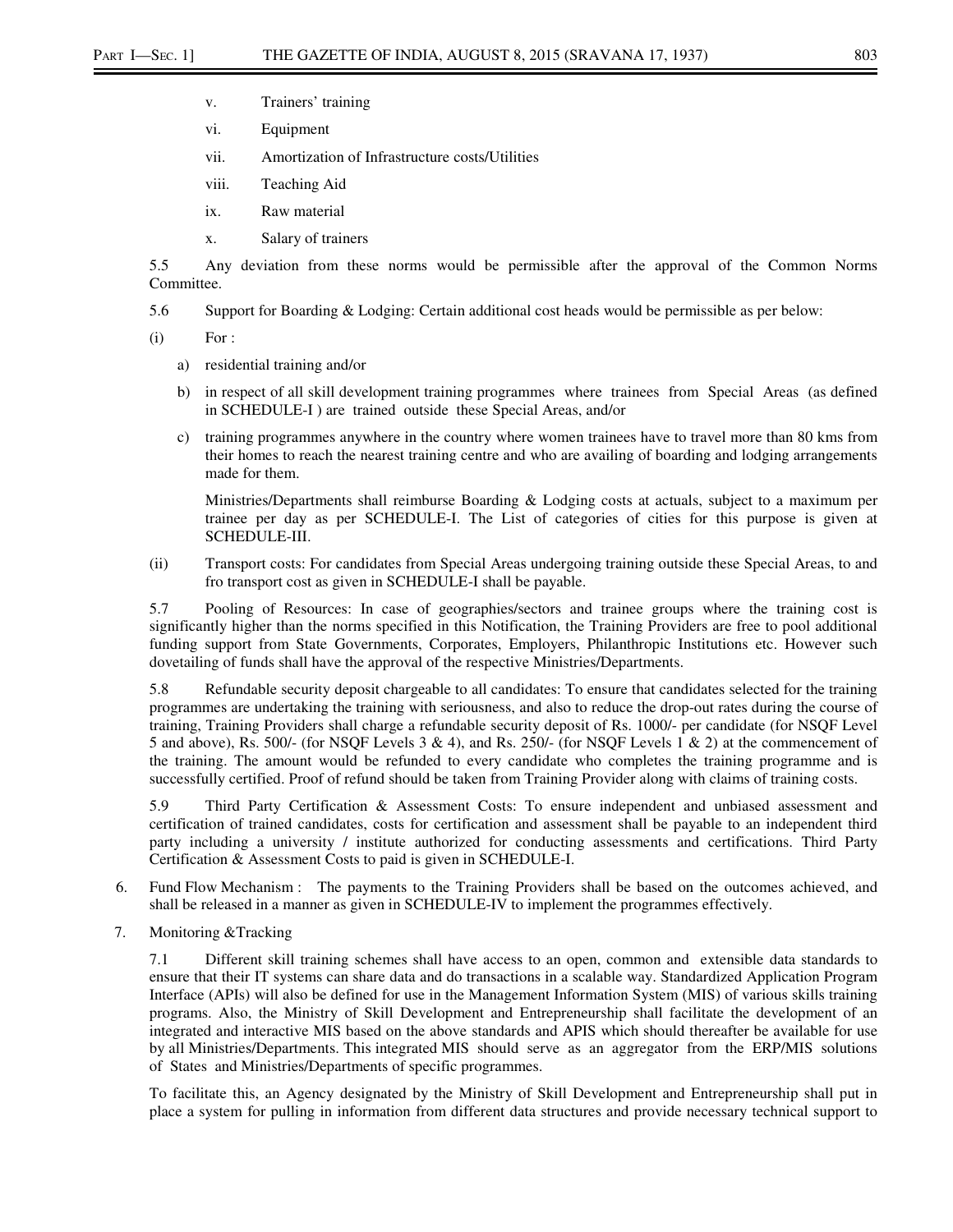the States/Ministries/Departments for the required integration and seamless exchange of information. Such an interactive MIS should facilitate deeper qualitative insights which could be used for policy formulation.

7.2 All the trainees trained under a project will be tracked for a period of one year in case of fresh entrants/ 14 months in case of reskilling and upskilling from the date of completion/certification of training with respect to their career progression, retention and other parameters. An Innovative system for tracking to be developed that shall use technology (web and mobile based) and has incentives for the trainees to respond to the tracking system.

The following shall apply to the Monitoring & Tracking Mechanism:

- (i) If particulars pertaining to 90% of the candidates in any batch are fed into the central MIS, then this would account for successful tracking of the candidates of that particular batch. Completion of this step would entitle the training provider to seek disbursement of one installment of the training cost from the concerned Ministry, which would be 10% of the training cost, or an amount of Rs 5,000/- per candidate, whichever is less.
- (ii) Each candidate would be tracked once every month for a period of one year in case of fresh entrants/ 14 months in case of reskilling and upskilling after she/he completes her/his training. The parameters on to be tracked would be as under:
	- a) Placement should be within 3 months of completion of training
	- b) Once placed, remuneration/incremental remuneration per month
	- c) Whether continues to work in the same or higher job role till end of the tracking period (whether with same or different employer)
	- d) If there are periods of unemployment between different jobs, duration of such gaps and reason for leaving earlier job without having a job in hand.
- (iii) All Government of India funded schemes for skill development will be evaluated every three years by the Ministry or Agency designated by the Ministry, and continuance of schemes not achieving the Outcomes shall be reviewed. Performance here would be defined in both quantitative (Outcomes met) as well as qualitative terms (feedback from candidates/ States/training providers, degree of NSQF compliance, etc.)
- 8. Advocacy and Awareness Building

 While the Ministry of Skill Development & Entrepreneurship would design and launch a coordinated countrywide awareness campaign, each of the Ministries/Departments would devise a strategy to reach out to the respective target groups/beneficiaries, with special focus on sector/geographies which are in need of skill development initiatives. The sensitization of other stakeholders, particularly employer industry, will be an integral part of such campaign.

9. Empanelment of Training Providers/Assessors

All Central Government programmes/schemes will be implemented through Training Providers/Assessors that are empanelled at the national level or through a validated process at the state level. At the national level, a single process for empanelment of Training Providers/Assessors would be put in place. This process would factor in sector specific issues/nuances in consultation with the related Ministries/Departments and the Sector Skill Councils. States would get their process of empanelment of Training Providers/Assessors validated by a designated agency at the national level.

SCHEDULE-I

# 1. Base cost

- 1.1 The Base Cost for different Sectors will be as under.
	- (i) Rs.38.50 per hour of training for trades/sectors listed in Category I of SCHEDULE-II.

SCHEDULE OF COST

- (ii) Rs.33/- per hour of training trades/sectors listed in Category II of SCHEDULE-II.
- (iii) Rs.27.50 per hour of training trades/sectors listed in Category III of SCHEDULE-II.

Costs would be subject to a periodic enhancement of 10% annually or as decided by the Common Norms Committee provided minimum duration between any 2 revisions would be at least six months.

2. Transport costs

 2.1 For candidates from Special Areas undergoing training outside such Special Areas, to and fro transport cost as per actuals, subject to a maximum of Rs. 5000/- per *trainee, shall be payable.*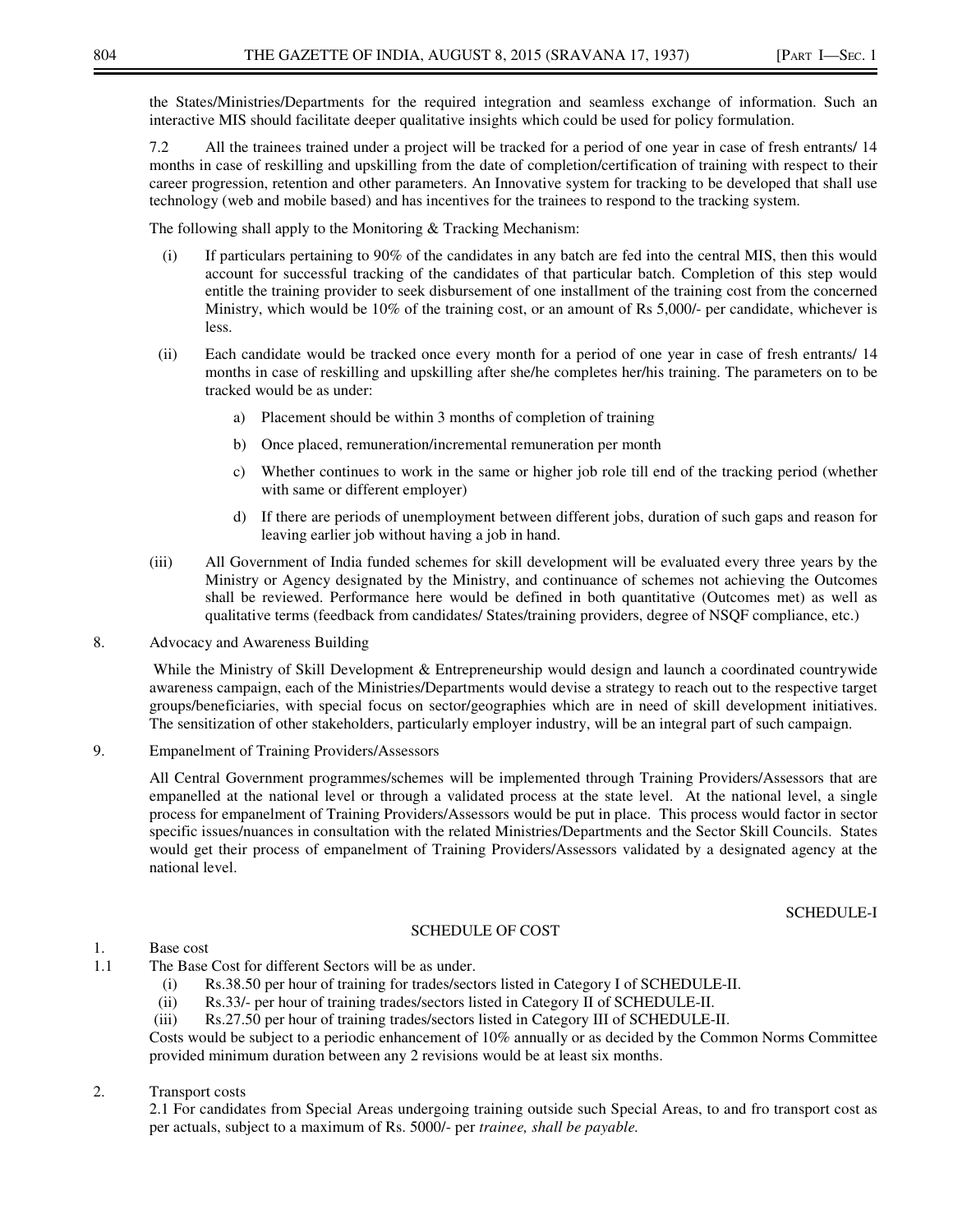- $(i)$  For :
	- a) Residential trainings, and/or
	- b) in respect of all skill development training programmes where trainees from Special Areas (as defined herein) are trained outside these Special Areas, and/or
	- c) training programmes anywhere in the country where women trainees have to travel more than 80 kms from their homes to reach the nearest training centre and who are availing of boarding and lodging arrangements made for them.

Ministries will reimburse Boarding & Lodging Costs at actuals, subject to maximum per trainee per day as per table below:

| i. X Category Cities/Town per day per Trainee                         | $Rs.300/-$ |
|-----------------------------------------------------------------------|------------|
| ii. Y Category Cities/Town per day per Trainee                        | $Rs.250/-$ |
| iii. Z Category Cities/Towns per day per Trainee                      | $Rs.200/-$ |
| iv. Rural Areas and any Area not notified as a<br>municipal/town area | $Rs.175/-$ |

*(The List of categories of cities is given at* SCHEDULE-III*)* 

4. Third Party Certification & Assessment Costs

4.1 To ensure independent and unbiased assessment and certification of trained candidates, costs for certification and assessment shall be payable to an independent third party authorized for conducting assessments and certifications. This amount shall be over and above the Base Cost, and shall range from Rs. 600/- to Rs. 1500/- per candidate as decided by individual Ministries/Departments.

5. Additional Support for Special Areas/ Groups

5.1 Training in Special Areas: Over and above the Base Cost, an additional amount equal to 10% of the Base Cost should be permitted for Skill Development programmes conducted in the North Eastern States, Jammu & Kashmir, Himachal Pradesh, Uttarakhand, Andaman & Nicobar Islands, Lakshadweep and districts affected by Left Wing Extremism (LWE) as identified by the M/O Home Affairs for the Integrated Action Plan (hereinafter referred to as "Special Areas").

5.2 Upon successful completion of non-residential skill training programmes, and after certification, all women candidates as well as persons with disability will be reimbursed the cost incurred in travelling to and from the training centre at the following rates:

| Reimbursement of Conveyance Costs per month  | Amount<br>(in Rs.) |
|----------------------------------------------|--------------------|
| Training Centre within District of domicile  | $1000/-$           |
| Training Centre outside District of domicile | $1500/-$           |

5.3. Post Placement Support: In order to enable the newly skilled persons to settle into their new jobs/vocations, post placement support would be provided directly to the candidate at the rate of Rs 1500/- per month for the following durations:

|    | Post Placement Support @ Rs 1500 per month | Men      | Women    |
|----|--------------------------------------------|----------|----------|
|    | Placement within District of domicile      | 1 month  | 2 months |
| 2) | Placement outside District of domicile     | 2 months | 3 months |

5.4 Training for Persons with Disability (PwD): Over and above the Base Cost, an additional amount equal to 10% of the Base Cost should be provided for skill development programmes imparted to Persons with Disability (PwD). Provided that in the case of training of PwD in the Special Areas, the total cost permissible will be 120% of the Base Cost.At least 3% of total training done by every Ministry in each year shall be reserved for persons with disabilities, in trades as decided by the Department of Empowerment of Persons with Disabilities, Ministry of Social Justice & Empowerment in conjunction with the NSDA.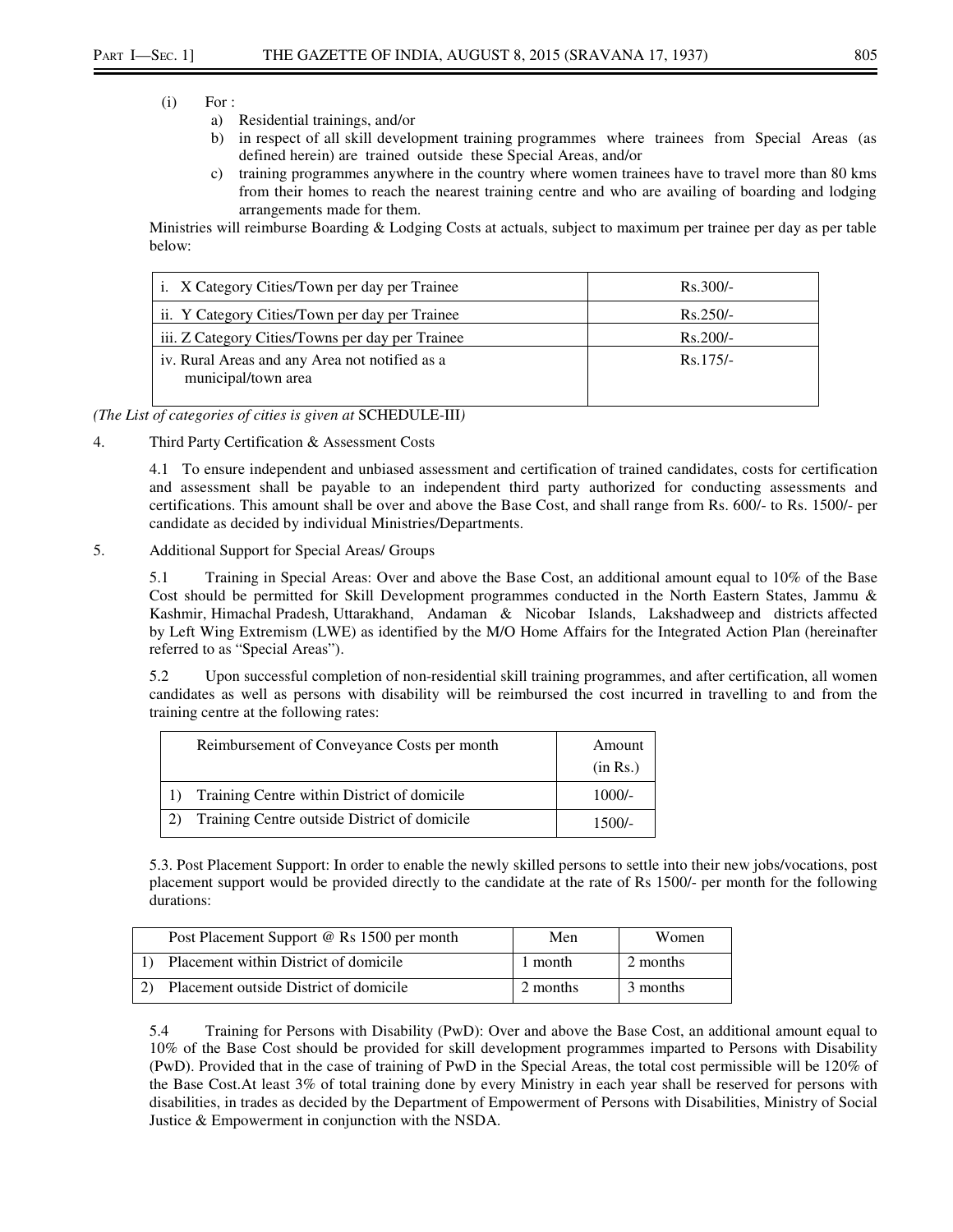# SCHEDULE -II

# List of Trades as per the Cost Category Prescribed

| S.No. | Industry/<br>Sectors                 | Sub-Sector/Trades                                                                                                            |                                                                        |                                                                                                                                                                                                                                                                                         |
|-------|--------------------------------------|------------------------------------------------------------------------------------------------------------------------------|------------------------------------------------------------------------|-----------------------------------------------------------------------------------------------------------------------------------------------------------------------------------------------------------------------------------------------------------------------------------------|
|       |                                      | Category-I                                                                                                                   | Category-II                                                            | Category-III                                                                                                                                                                                                                                                                            |
| 1.    | Agriculture                          | Farm Machinery,<br>Animal Husbandry,<br>Mechanisation,<br>Farm<br>Precision farming,<br>Fisheries<br>allied<br>and<br>Sector | Agriculture,<br>Plantation, Horticulture<br>Floriculture,<br>Poultry   | Apiculture,<br>Home Décor Art - Bonsai,<br>Flower, water fall;<br>Minor<br>Forest<br>Product<br>processing<br>value<br>and<br>addition,<br>Natural<br>Fibre<br>product<br>value<br>processing<br>and<br>addition (Sericulture, Jute,<br>cotton,<br>hemp<br>and<br>Diversified Products) |
| 2.    | Apparel                              | Garment<br>Manufacturing, Fashion<br>Design                                                                                  | Garment making                                                         |                                                                                                                                                                                                                                                                                         |
| 3.    | Automotive                           | Manufacturing,<br>Automotive repair                                                                                          | <b>Automotive Sales</b>                                                |                                                                                                                                                                                                                                                                                         |
| 4.    | Beauty & Wellness                    |                                                                                                                              | Spa and Wellness,<br>Beauty Culture & Hair<br>Dressing,<br>Naturopathy | Home Décor Art Mehandi                                                                                                                                                                                                                                                                  |
| 5.    | <b>BFSI</b>                          |                                                                                                                              |                                                                        | Banking,<br>Accounting,<br>Insurance                                                                                                                                                                                                                                                    |
| 6.    | Capital Goods                        | Fabrication,<br>Electro-<br>Mechanical                                                                                       |                                                                        |                                                                                                                                                                                                                                                                                         |
| 7.    | Chemicals                            | Manufacture<br>of<br>Chemicals<br>bio-<br>and<br>Chemicals<br><b>Plastics Processing</b>                                     | Fragrance Flavour &<br>Perfume                                         |                                                                                                                                                                                                                                                                                         |
| 8.    | Construction                         | Construction<br>Equipment,<br>Fabrication                                                                                    | Paint, Wood Works,<br>Bamboo Fabrication,<br>Carpentry                 |                                                                                                                                                                                                                                                                                         |
| 9.    | Education & Skill<br>Development     |                                                                                                                              | Skill<br>Education,<br>Development                                     | <b>Counselling Skills</b>                                                                                                                                                                                                                                                               |
| 10.   | Electronics                          | Electronics<br>System<br>Design,<br>and<br>Manufacture<br>Refrigeration<br>and Air<br>Conditioning                           | Consumer Electronics -<br>Sales & Service                              |                                                                                                                                                                                                                                                                                         |
| 11.   | <b>Fast Moving Consumer</b><br>Goods |                                                                                                                              |                                                                        | Moving<br>Consumer<br>Fast<br>Goods                                                                                                                                                                                                                                                     |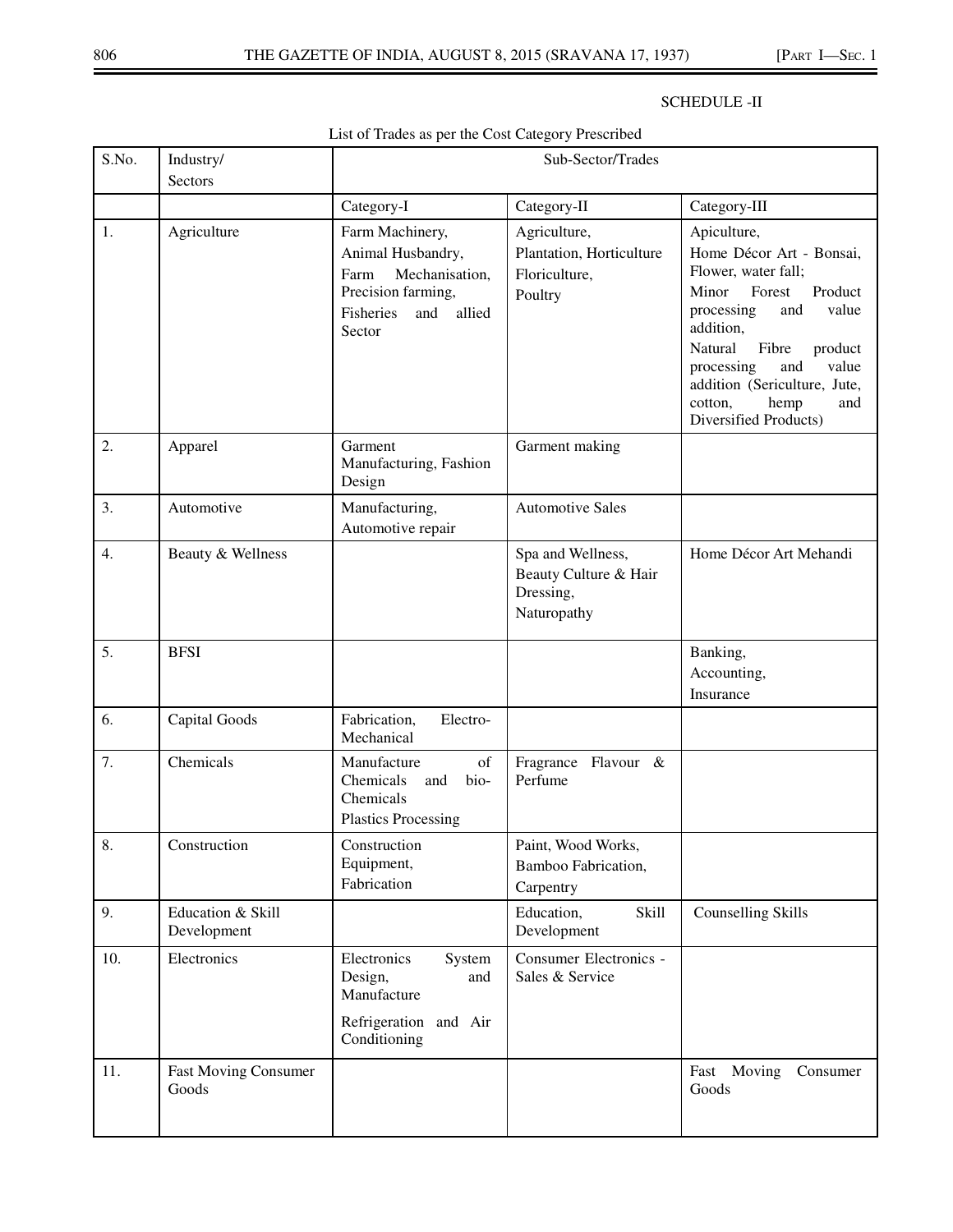| 12. | Food Processing<br>Industries   | Processing<br>Food<br>Sectors                                   |                                                                                                                                                        | Food Processing Sectors<br>such as Dairy Products,<br>Fruit<br>Vegetable<br>&<br>and<br>Products,<br>Cereals<br>Products,<br>Food<br>Cereal<br>Grain (including milling),<br>Edible Oil and Fats, Meat<br>and Meat Products, Fish<br>and Fish Products, Sweets<br>and Confectionery, Bread<br>and Bakery, Spices and<br>Condiments,<br>Beverage,<br>Aerated Water and Soft<br>Drinks, Packaging of food<br>products |
|-----|---------------------------------|-----------------------------------------------------------------|--------------------------------------------------------------------------------------------------------------------------------------------------------|---------------------------------------------------------------------------------------------------------------------------------------------------------------------------------------------------------------------------------------------------------------------------------------------------------------------------------------------------------------------------------------------------------------------|
| 13  | Furniture & Furnishing          |                                                                 | <b>Furniture Making</b>                                                                                                                                |                                                                                                                                                                                                                                                                                                                                                                                                                     |
| 14. | Gems & Jewellery                | $\&$<br>Jewellery<br>Gems<br>Manufacturing                      |                                                                                                                                                        | Home Décor Art Jewellery                                                                                                                                                                                                                                                                                                                                                                                            |
| 15. | Green Skills                    | Renewable energy                                                |                                                                                                                                                        | Rain Water Harvesting,<br>Green retail, Allied green<br>skills                                                                                                                                                                                                                                                                                                                                                      |
| 16. | Handloom<br>$\&$<br>Handicrafts | Handlooms                                                       | Brassware,<br>Khadi,<br>Carpet, Handicrafts                                                                                                            | Handmade<br>Paper<br>and<br>Paper Products,<br>Home décor art<br>Ceramic<br>Painting,<br>Home Décor Art<br>Wood                                                                                                                                                                                                                                                                                                     |
| 17. | Healthcare                      | Medical and Nursing<br>Healthcare - Machine<br>Technician       | Community Healthcare,<br>Healthcare – Assistants,<br>Preventive Healthcare<br>(including Nutrition $\&$<br>Health Education and<br>Health Counselling) | Allied Healthcare,                                                                                                                                                                                                                                                                                                                                                                                                  |
| 18. | Instrumentation                 | Process,<br>Instrumentation                                     |                                                                                                                                                        |                                                                                                                                                                                                                                                                                                                                                                                                                     |
| 19. | Iron & Steel                    | Foundry<br>(including<br>Sponge Iron)                           |                                                                                                                                                        |                                                                                                                                                                                                                                                                                                                                                                                                                     |
| 20. | <b>IT-ITES</b>                  |                                                                 | Information<br>and<br>Communication<br>technology                                                                                                      |                                                                                                                                                                                                                                                                                                                                                                                                                     |
| 21. | Leather                         | Leather Footwear<br>$\&$<br>Leather Sports Goods<br>Manufacture |                                                                                                                                                        |                                                                                                                                                                                                                                                                                                                                                                                                                     |
| 22. | Life Science                    | Manufacturing<br>of<br>Pharmaceuticals                          | <b>Pharmaceutical Sales</b>                                                                                                                            |                                                                                                                                                                                                                                                                                                                                                                                                                     |
| 23. | Logistics                       |                                                                 |                                                                                                                                                        | Courier & Logistics                                                                                                                                                                                                                                                                                                                                                                                                 |
| 24. | Management                      |                                                                 |                                                                                                                                                        | Materials Management,<br><b>Business &amp; Commerce</b>                                                                                                                                                                                                                                                                                                                                                             |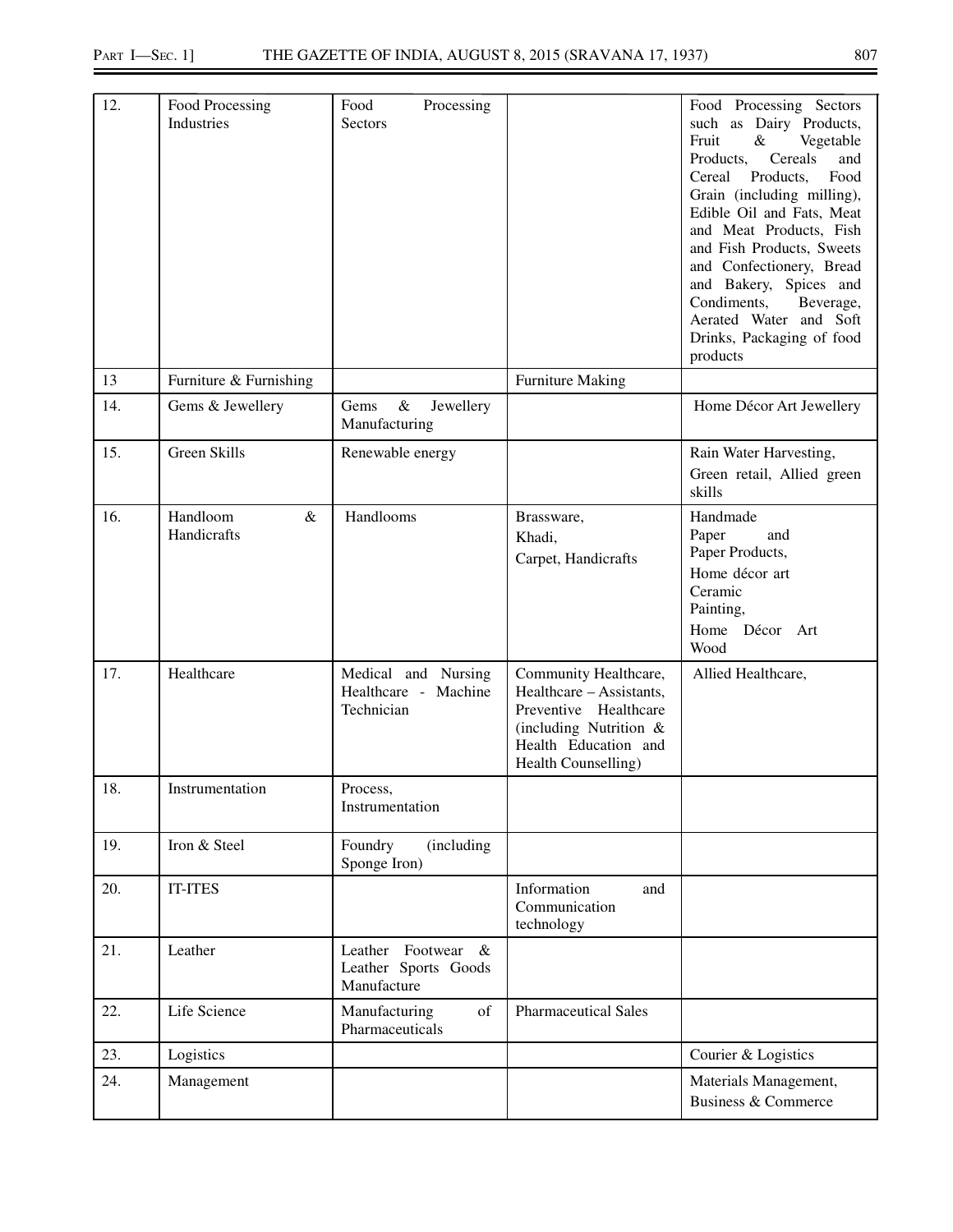| 25. | Manufacturing                                   | Production<br>$\&$<br>Manufacturing                                                                                                     |                                                                            |                                                               |
|-----|-------------------------------------------------|-----------------------------------------------------------------------------------------------------------------------------------------|----------------------------------------------------------------------------|---------------------------------------------------------------|
| 26. | Marine Engineering                              | Engineering,<br>Marine<br>Ship Construction                                                                                             |                                                                            |                                                               |
| 27. | Media & Entertainment                           | Animation                                                                                                                               | Production Support,<br>Media,<br>Printing                                  | <b>Film Production</b>                                        |
| 28. | Mining                                          | Mining                                                                                                                                  |                                                                            |                                                               |
| 29. | Music                                           | Musical<br>instrument<br>Manufacture                                                                                                    | Instrumental<br>Music<br>service                                           |                                                               |
| 30. | Plumbing                                        | Plumbing                                                                                                                                |                                                                            |                                                               |
| 31. | Power & Energy                                  | Electrical<br>Industrial<br>Electrician                                                                                                 | Domestic Electrician                                                       |                                                               |
| 32. | Retail                                          |                                                                                                                                         | Store<br>Operation,<br><b>FMCG</b>                                         | Retail                                                        |
| 33. | Rubber                                          | Manufacturing                                                                                                                           | Rubber, Nursery/<br>Plantation                                             |                                                               |
| 34. | Security                                        |                                                                                                                                         | Security, fire & Safety<br>Engineering                                     |                                                               |
| 35. | Sports                                          | Sports<br>Goods<br>Manufacture                                                                                                          | Sports service                                                             |                                                               |
| 36. | Telecom                                         | Network<br>$\&$<br>Infrastructure,<br>Management                                                                                        | Telecom<br>Service<br>Provider,<br>Handset<br><b>Sales</b><br>&<br>Service |                                                               |
| 37. | Textiles                                        | Weaving,<br>Spinning,<br>Textiles,<br>Knitting<br>$\&$<br>Processing for Cotton,<br>Manmade<br>other<br>$\&$<br><b>Synthetic Fibres</b> |                                                                            |                                                               |
| 38. | Tourism & Hospitality                           | Food Production,<br>Cooking                                                                                                             | F&B<br>Hospitality,<br>Service<br>$\&$<br>Housekeeping                     | Travel & Tourism                                              |
| 39  | Traditional<br>$\prime$<br>conventional sectors | Glassware                                                                                                                               | Painting<br><b>Toy Making</b>                                              | Clock and watch<br>Repair                                     |
| 40. | Other Sectors                                   | Any trade not covered<br>in any of the categories<br>above                                                                              | Any trade not covered<br>in any of the categories<br>above                 | Any trade not<br>covered in any<br>of the categories<br>above |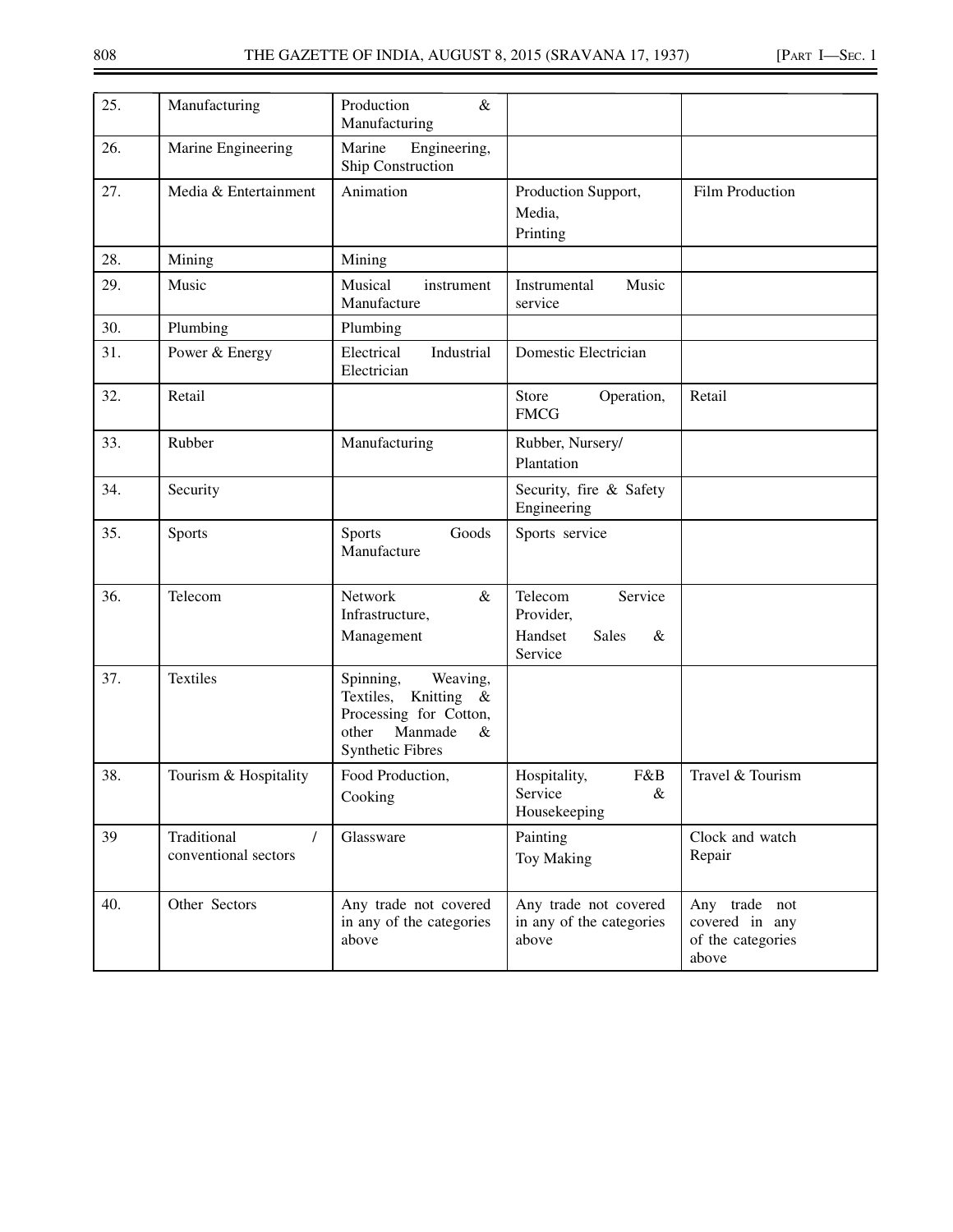# SCHEDULE-III

# Categorization of Indian Cities for Residential Training Costs

| S.N.   | <b>State</b>         | Cities classified as "X"<br>As "X" | Cities classified as "Y"                                                                                   |
|--------|----------------------|------------------------------------|------------------------------------------------------------------------------------------------------------|
| 1      | Andhra<br>Pradesh    |                                    | Vijayawada [Urban Agglomeration (UA)],<br>Visakhapatnam (UA), Guntur                                       |
| 2      | Assam                |                                    | Guwahati (UA)                                                                                              |
| 3      | <b>Bihar</b>         |                                    | Patna (UA)                                                                                                 |
| 4      | Chandigarh           |                                    | Chandigarh                                                                                                 |
| 5      | Chhattisgarh         |                                    | Durg - Bhilai Nagar (UA); Raipur (UA)                                                                      |
| 6      | Delhi                | Delhi NCR (UA)                     |                                                                                                            |
| $\tau$ | Gujarat              |                                    | Ahmedabad (UA), Rajkot (UA), Jamnagar (UA),<br>Vadodara                                                    |
| 8      | Haryana              |                                    | Faridabad                                                                                                  |
| 9      | J&K                  |                                    | Srinagar(UA), Jammu (UA)                                                                                   |
| 10     | Jharkhand            |                                    | Jamshedpur (UA), Dhanbad                                                                                   |
| 11     | Karnataka            | Bengaluru(UA)                      | Belgaum (UA), Hubli-Dharwar, Mangalore (UA)                                                                |
| 12     | Kerala               |                                    | Kozhikode (UA), Kochi (UA),<br>Thiruvananthapuram (UA)                                                     |
| 13     | Madhya Pradesh       |                                    | Gwalior (UA), Indore (UA), Bhopal (UA), Jabalpur                                                           |
| 14     | Maharashtra          | Greater Mumbai<br>(UA)             | Amravati, Nagpur (UA), Aurangabad (UA), Nasik<br>(UA), Bhiwandi (UA), Pune (UA),<br>Solapur, Kolhapur (UA) |
| 15     | Orissa               |                                    | Cuttack (UA), Bhubaneswar (UA)                                                                             |
| 16     | Puducherry           |                                    | Puducherry (UA)                                                                                            |
| 17     | Punjab               |                                    | Amritsar (UA), Jalandhar                                                                                   |
| 18     | Rajasthan            |                                    | Bikaner, Jaipur, Jodhpur (UA), Kota                                                                        |
| 19     | Tamil Nadu           | Chennai                            | Salem (UA), Tiruppur (UA), Coimbatore<br>(UA), Tiruchirapalli (UA), Madurai (UA)                           |
| 20     | Telangana            | Hyderabad (UA)                     | Warangal (UA)                                                                                              |
| 21     | <b>Uttar Pradesh</b> |                                    | Moradabad, Meerut (UA), Ghaziabad, Aligarh,<br>Agra (UA), Bareilly (UA), Lucknow (UA), Kanpur<br>(UA),     |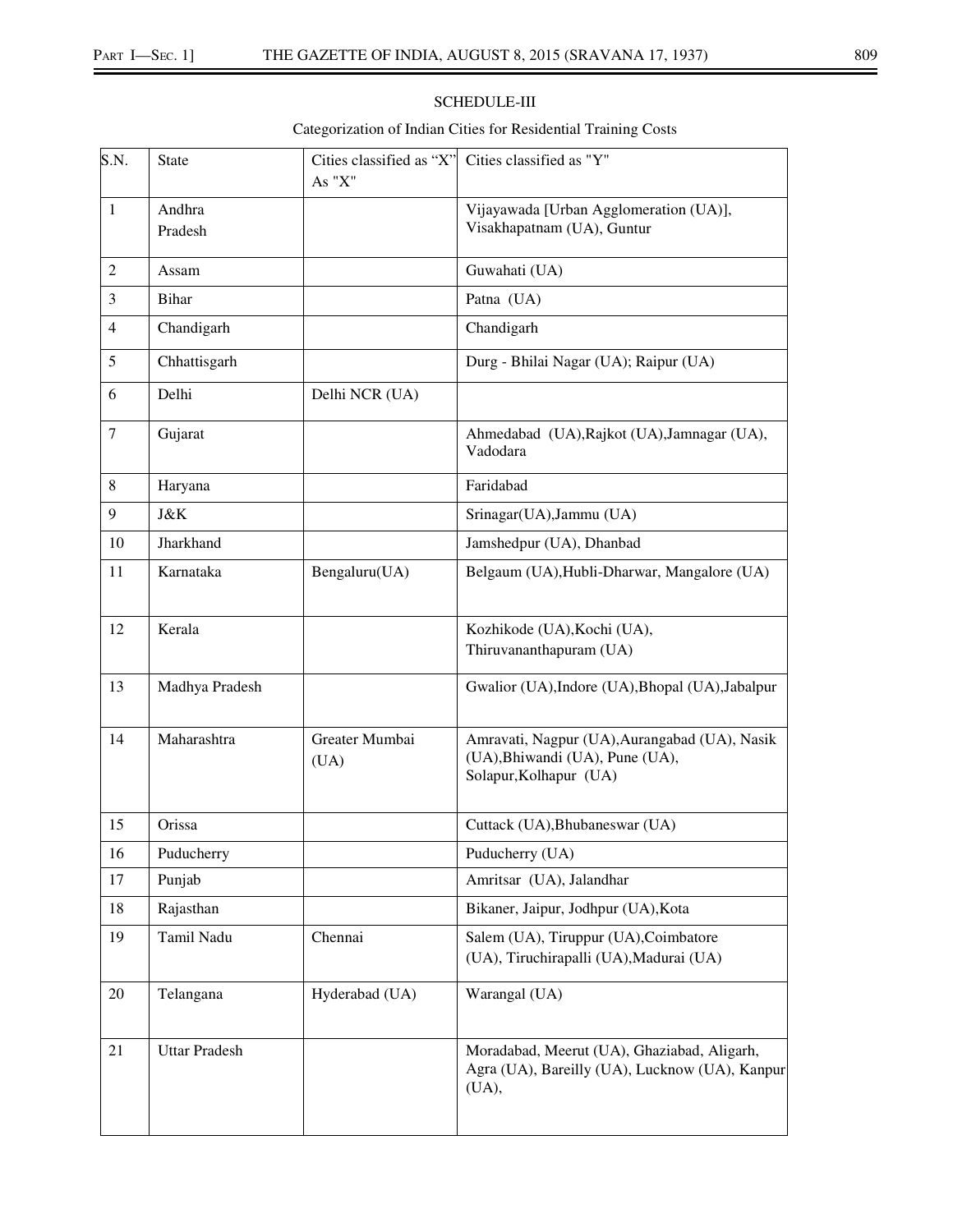| 22 | Uttarakhand |             | Dehradun (UA) |
|----|-------------|-------------|---------------|
| 23 | West Bengal | Kolkata(UA) | Asansol (UA)  |

*All other cities/towns in various States/UTs which are not covered by classification as"X" or "Y" are classified as "Z"* 

*(The above categorization of cities/towns being adopted from the categorization of Indian cities/towns for payment of HRA as per 2008 - 6 Pay Commission) th*

#### SCHEDULE-IV

#### Fund Flow Mechanism

1. Schedule of release of payments: The funds should be released to the Training Providers as per the following schedule

| Instalment      | Percentage of total Cost                                                                             | <b>Output Parameter</b>                                                                                                              |
|-----------------|------------------------------------------------------------------------------------------------------|--------------------------------------------------------------------------------------------------------------------------------------|
| 1 <sup>st</sup> | 30% less aggregate amount of<br>refundable security deposit collected<br>from each trainee           | On Commencement of Training Batch                                                                                                    |
| $2^{nd}$        | 30%                                                                                                  | On utilisation of $70\%$ of the first instalment<br>and continuation of training with at least<br>70% of initial trainees continuing |
| $2^{\text{rd}}$ | 20% plus aggregate amount of<br>refundable security deposit collected<br>from each certified trainee | On Completion of training and certification<br>of the successful trainees                                                            |
| 4th             | 20%                                                                                                  | Outcomes based as under                                                                                                              |

2. The 20% of training cost which is linked to outcome  $(4<sup>th</sup>$  instalment) would be released to the Training Provider subject to the following:

- (i) Training Provider shall be eligible for 100% payment on for outcome achievement under para 4.1 (i), (ii) and (iii), 4.2 and 4.3 of Annexure-1.
- (ii) Training Provider will be paid on pro rata basis on achievement in any of the following:
	- a) 50-69% placement of those who have been certified with at least 50% minimum wage employment of the certified trainees within three months of completion of training in case of fresh entrants.
	- b) 50-69% of certified candidates with increase of at least 3% remuneration within 14 months in case of reskilling and up skilling.
	- c) 50-69% formal recognition and certification of experiential training in vocational trade or craft leading to appropriate increase in wages in the respective skill category of the candidate for immediate and subsequent production cycle or meets the conditions provided under Para 4.1 (iii) of Annexure - I in case of self-employment.
- (iii) Training provider will be will be asked to discontinue the training in that particular trade/centre and will be paid only on pro rata basis, if the outcome achievement over the period of one year in case of fresh entrants/ 14 months in case of reskilling and upskilling, is unsatisfactory as defined under:
	- a. 49% and below placement of those who have been certified with at least 50% minimum wage employment of the certified trainees within three months of completion of training in case of fresh entrants,
	- b. 49% and below number of certified candidates with increase of at least 3% in remuneration within 14 months in case of reskilling and up skilling.
	- c. 49% and below number of formal recognition and certification of experiential training in vocational trade or craft leading to appropriate increase in wages in the respective skill category of the candidate